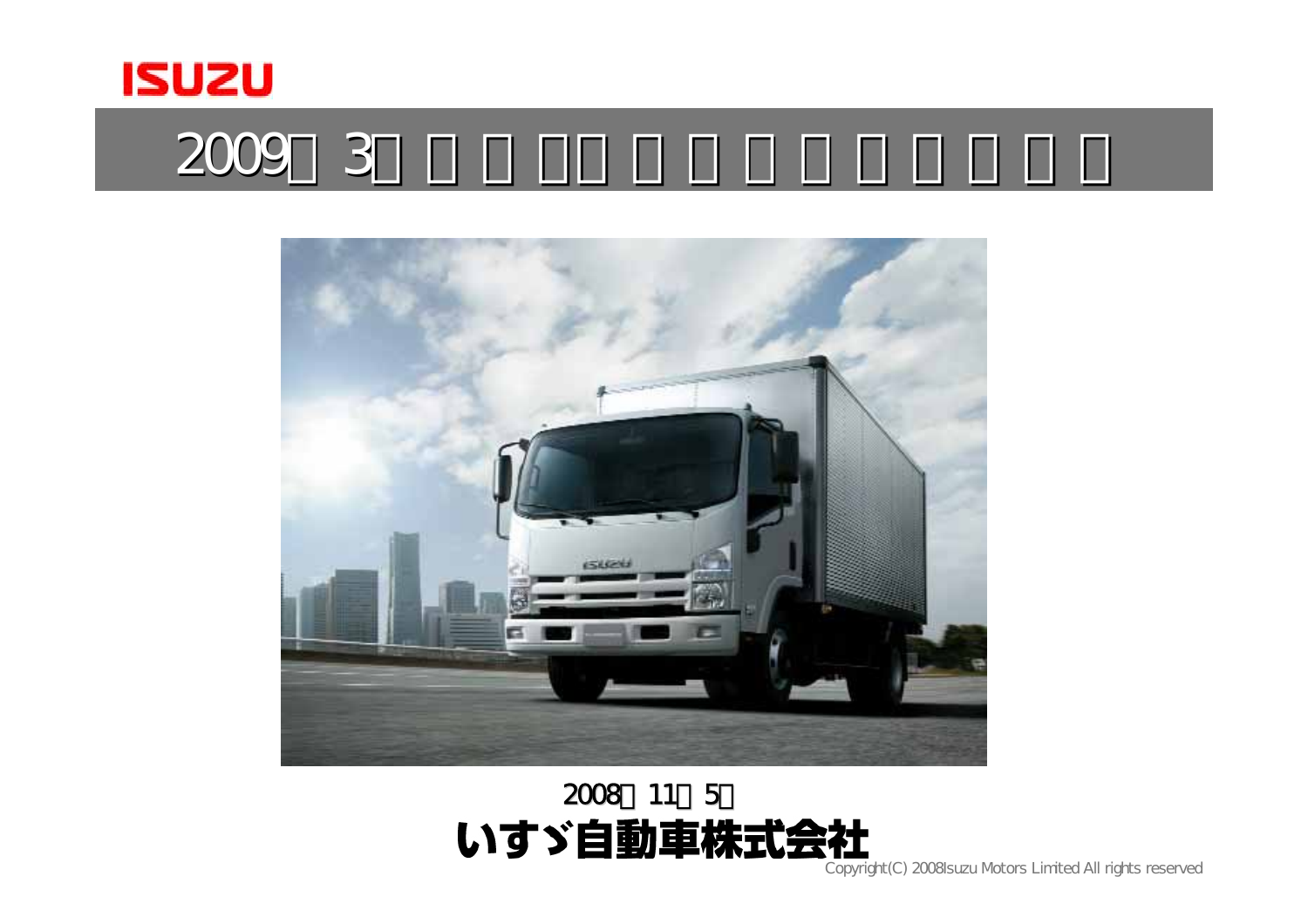

 $\ddot{2}$ 

#### 2009年3月期第2四半期累計実績

 $1.2009$  3 2. 2009 3 3. 2009 3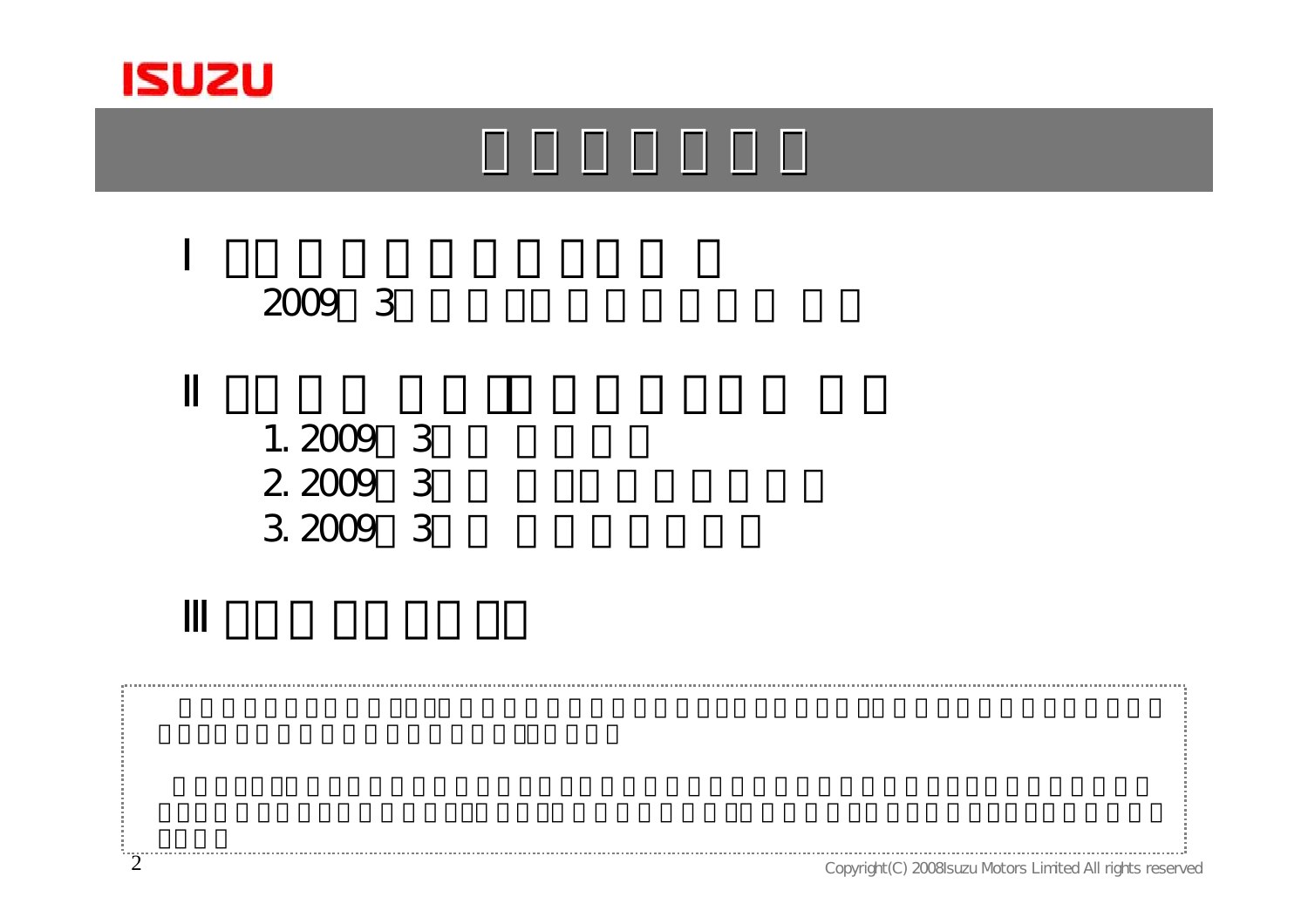

#### President and Representative Director

## Susumu Hosoi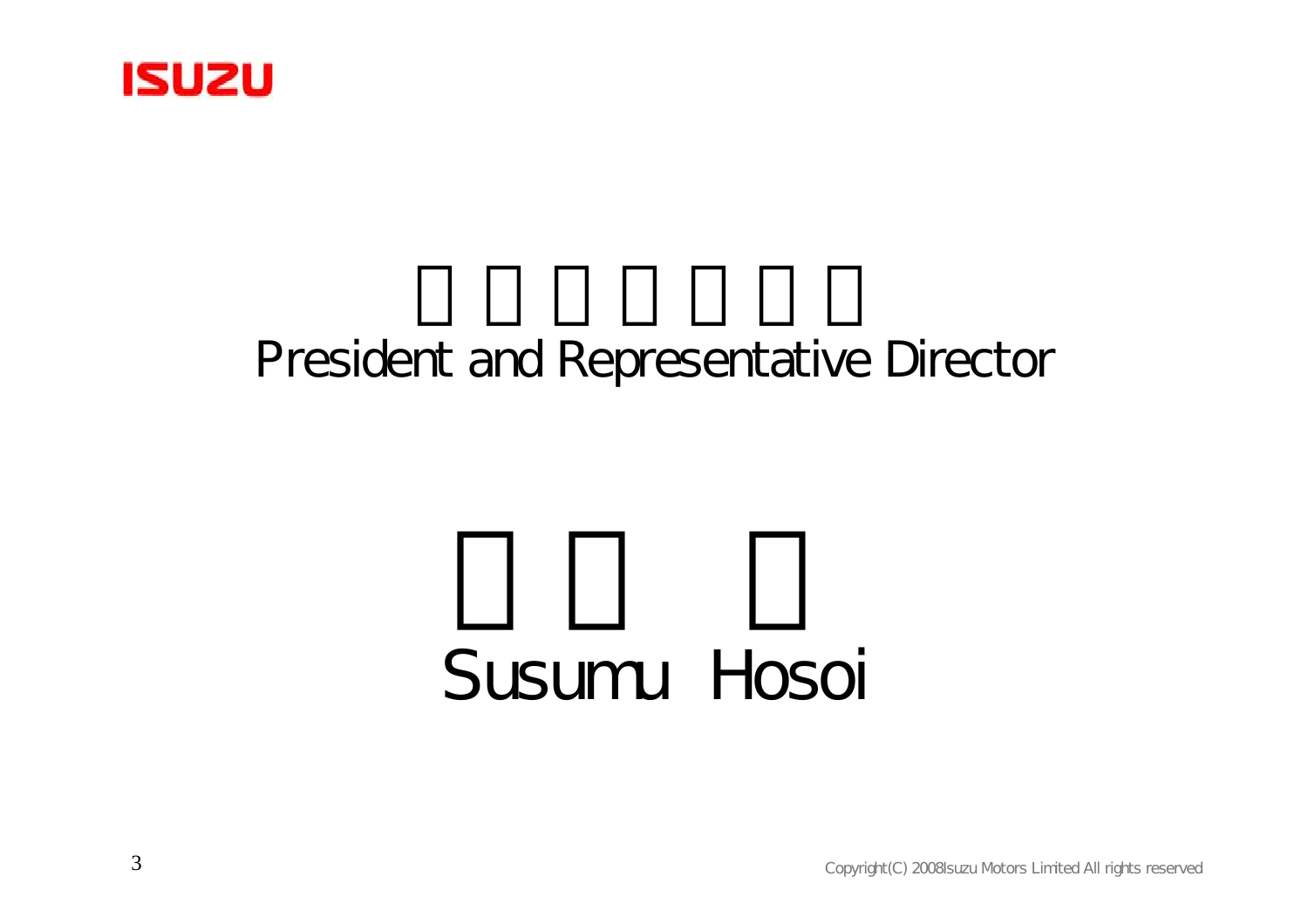

|  | '09/3                | $\overline{08/3}$ |     |       |     |
|--|----------------------|-------------------|-----|-------|-----|
|  | 8,59                 | 8745              | 148 | 9,100 | 503 |
|  | 392                  | 482'              | 91  | 450   | 58  |
|  | 4U                   | 538               | 137 | 500   | 99  |
|  | $\blacktriangleleft$ | <b>370</b>        | 59  | 350   | 49  |

| $\degree$ O $\frac{9}{3}$ | $105 /$ $\sqrt{3}$ |  |
|---------------------------|--------------------|--|
| $\sqrt{8/3}$              | 119 / \$           |  |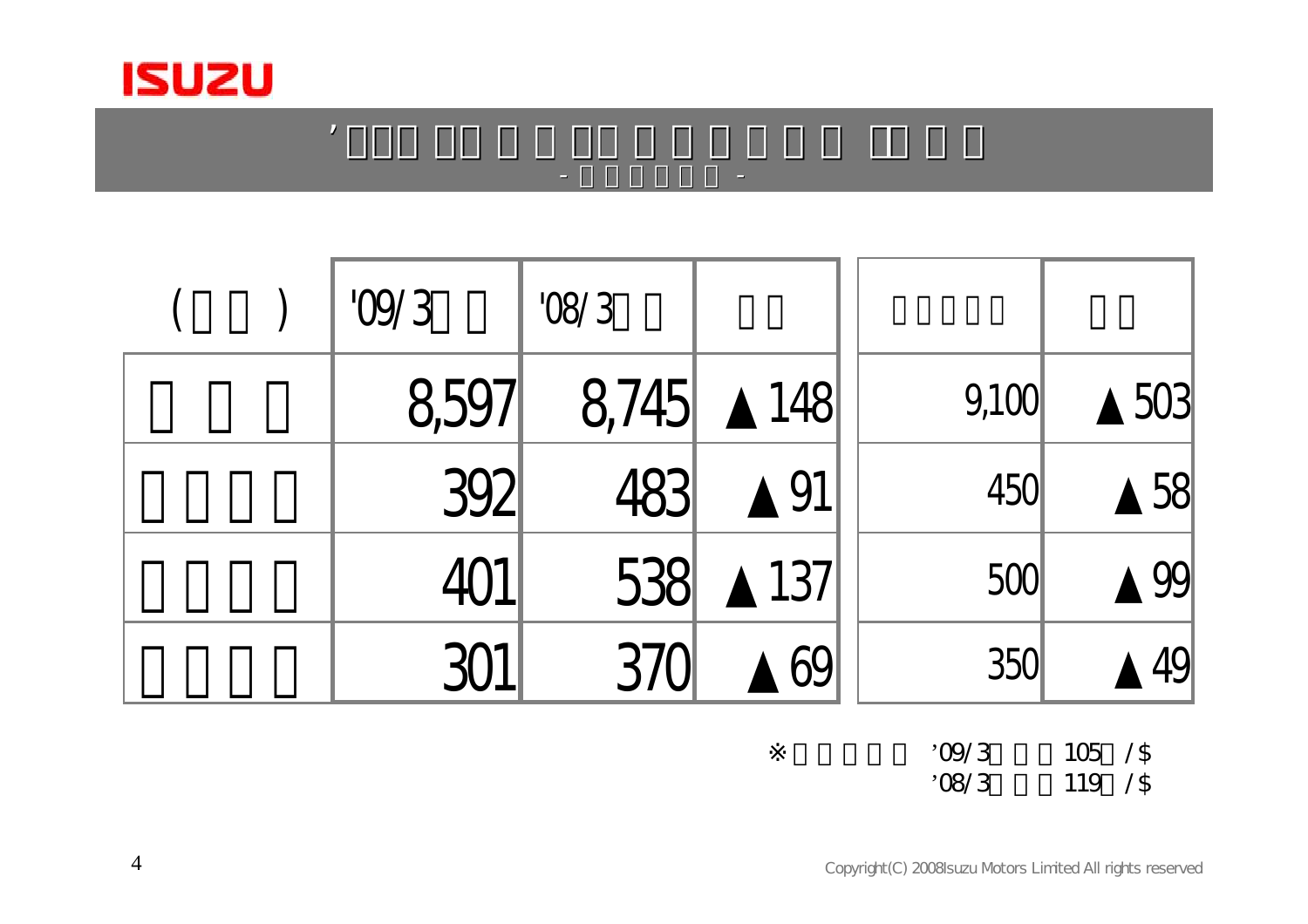

### Director, Corporate Planning and Finance

# Masanori Katayama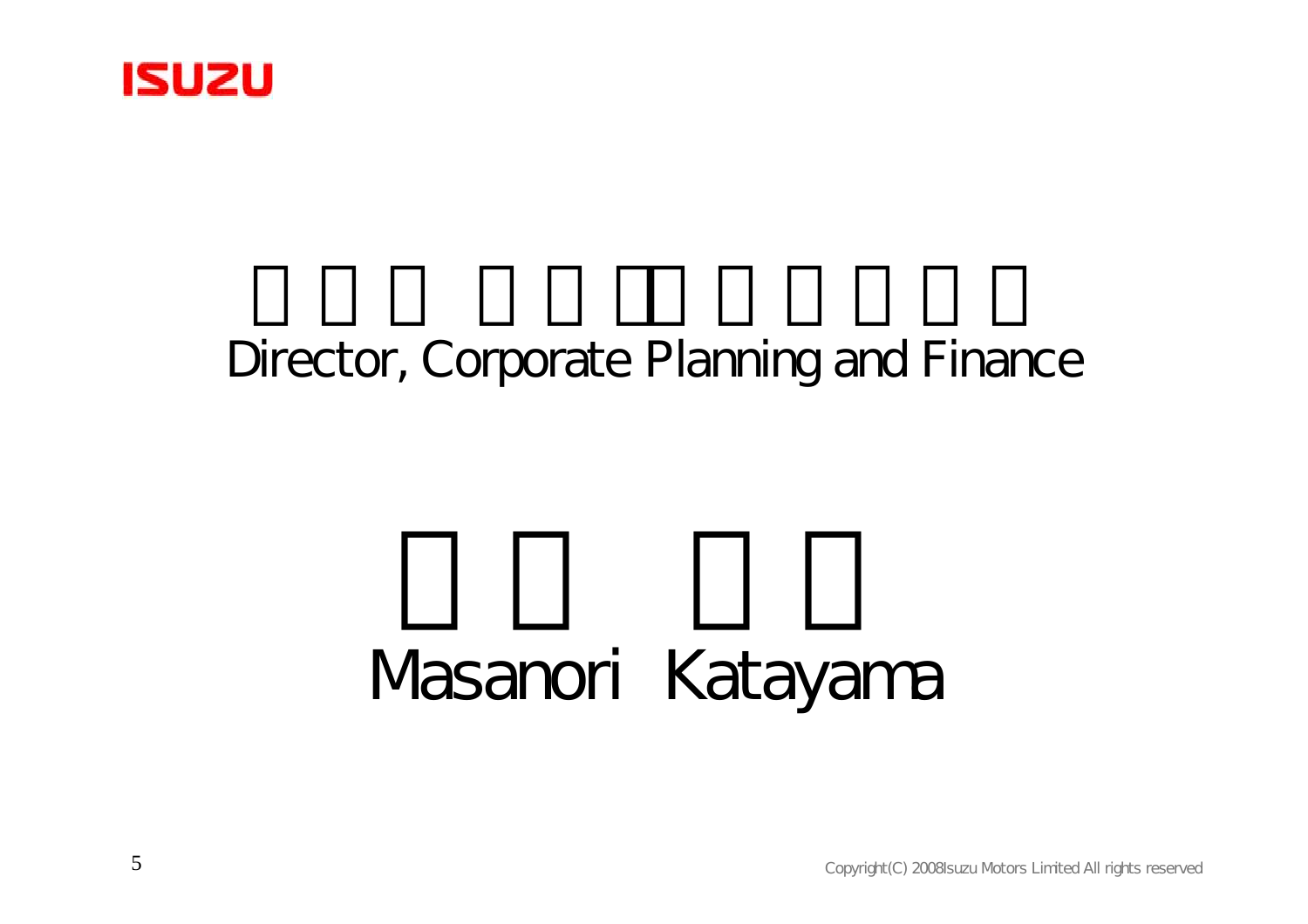

### $1 - 1.$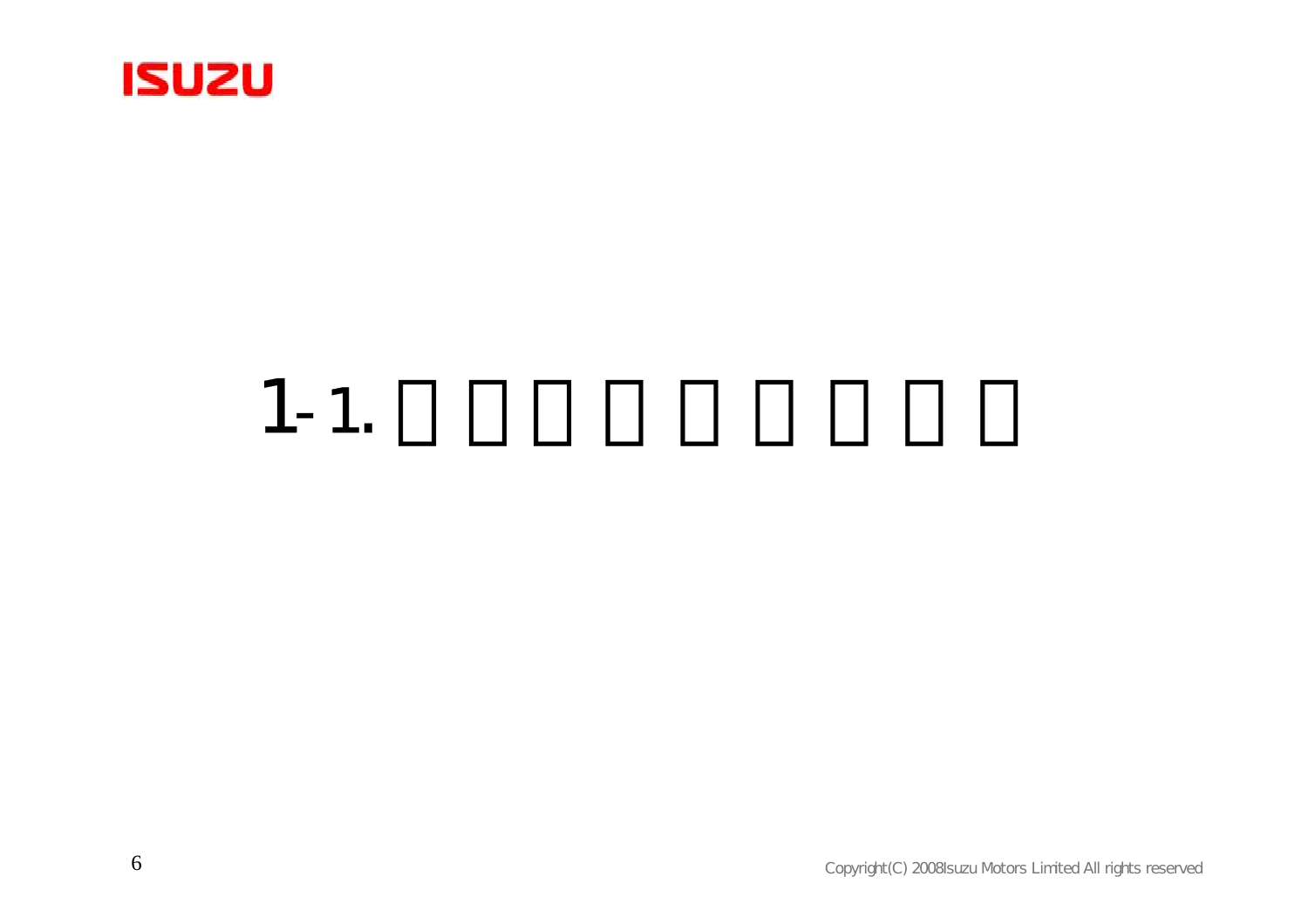



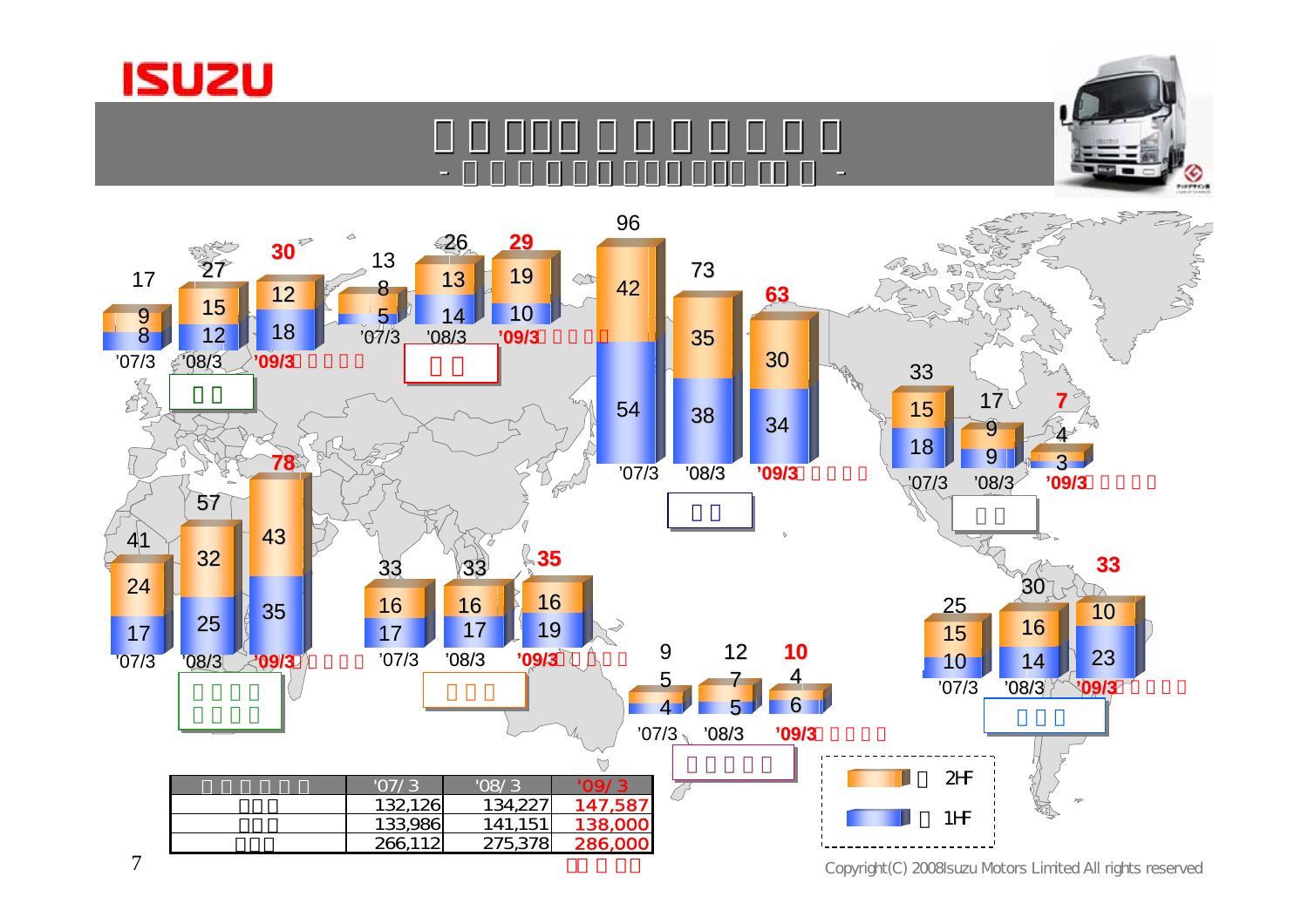



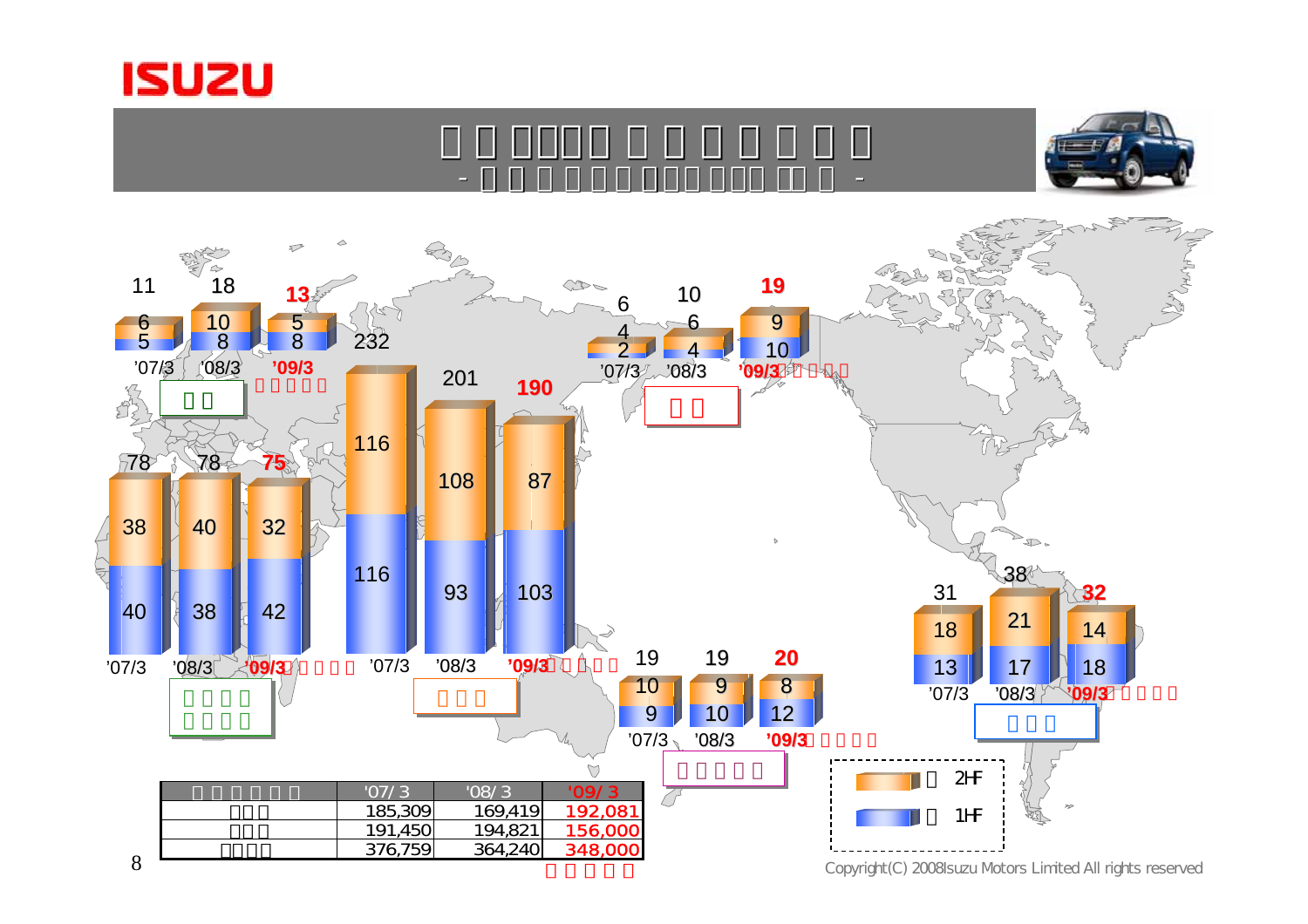





-

Copyright(C) 2008Isuzu Motors Limited All rights reserved

9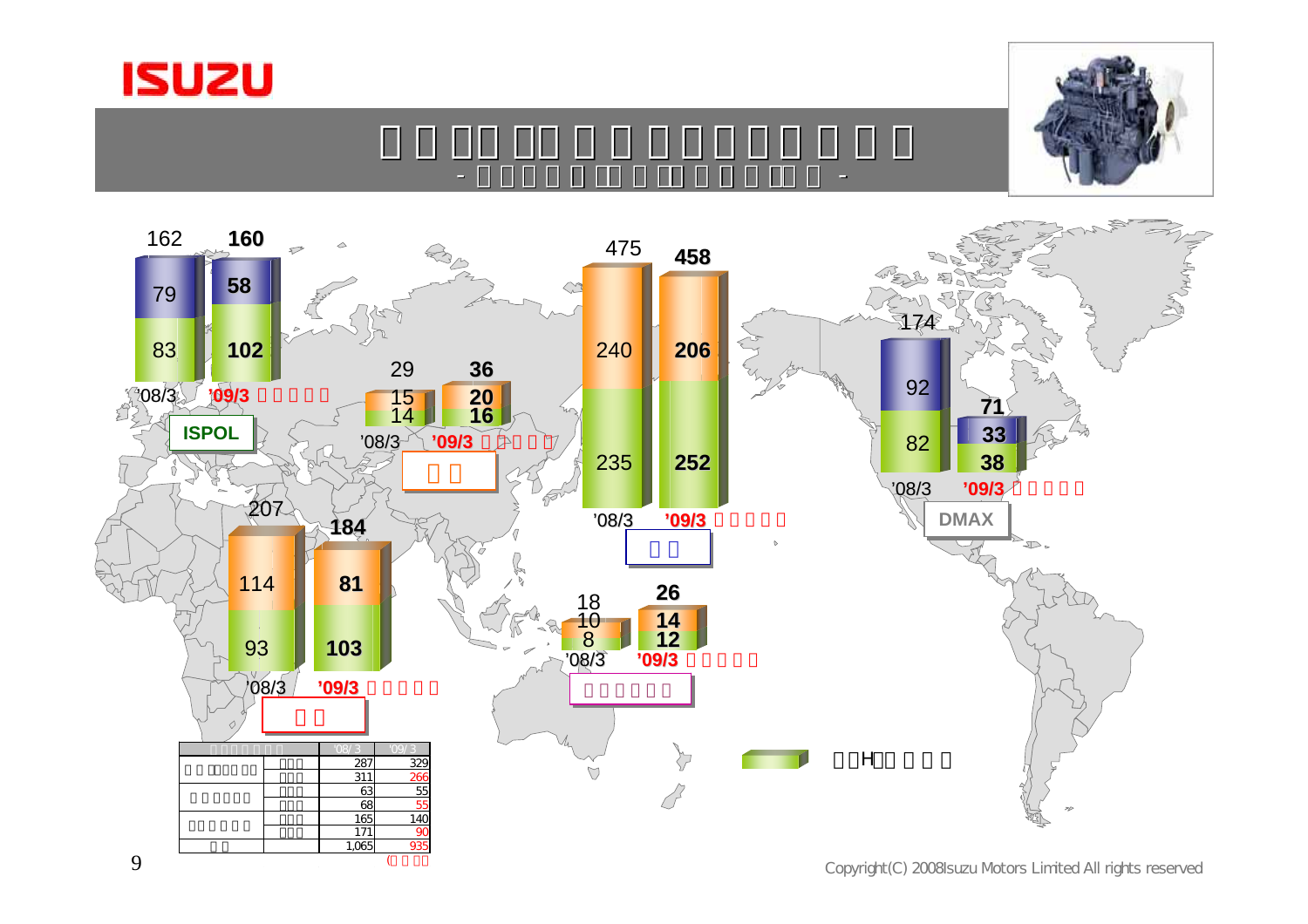

### $1 - 2.$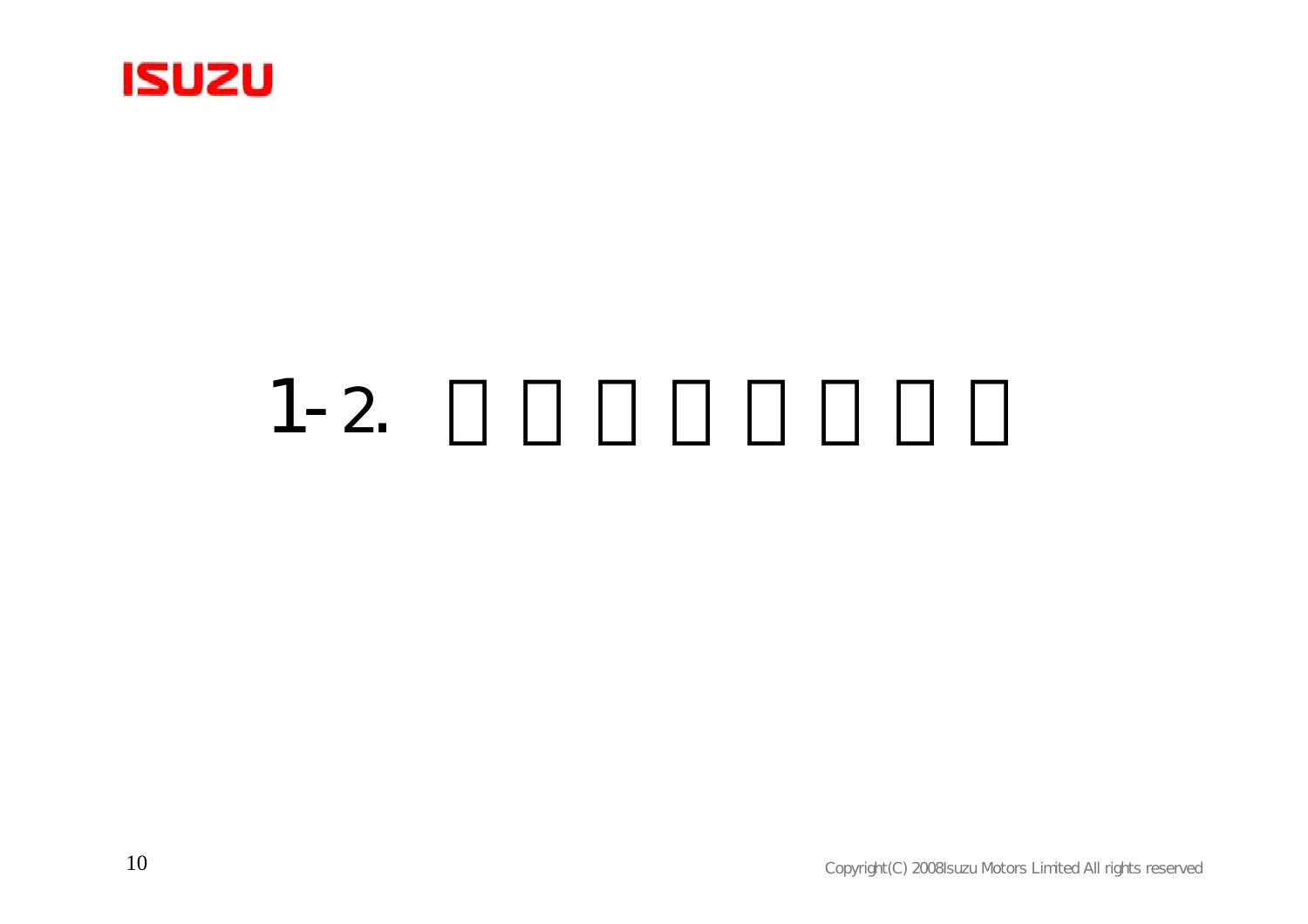





-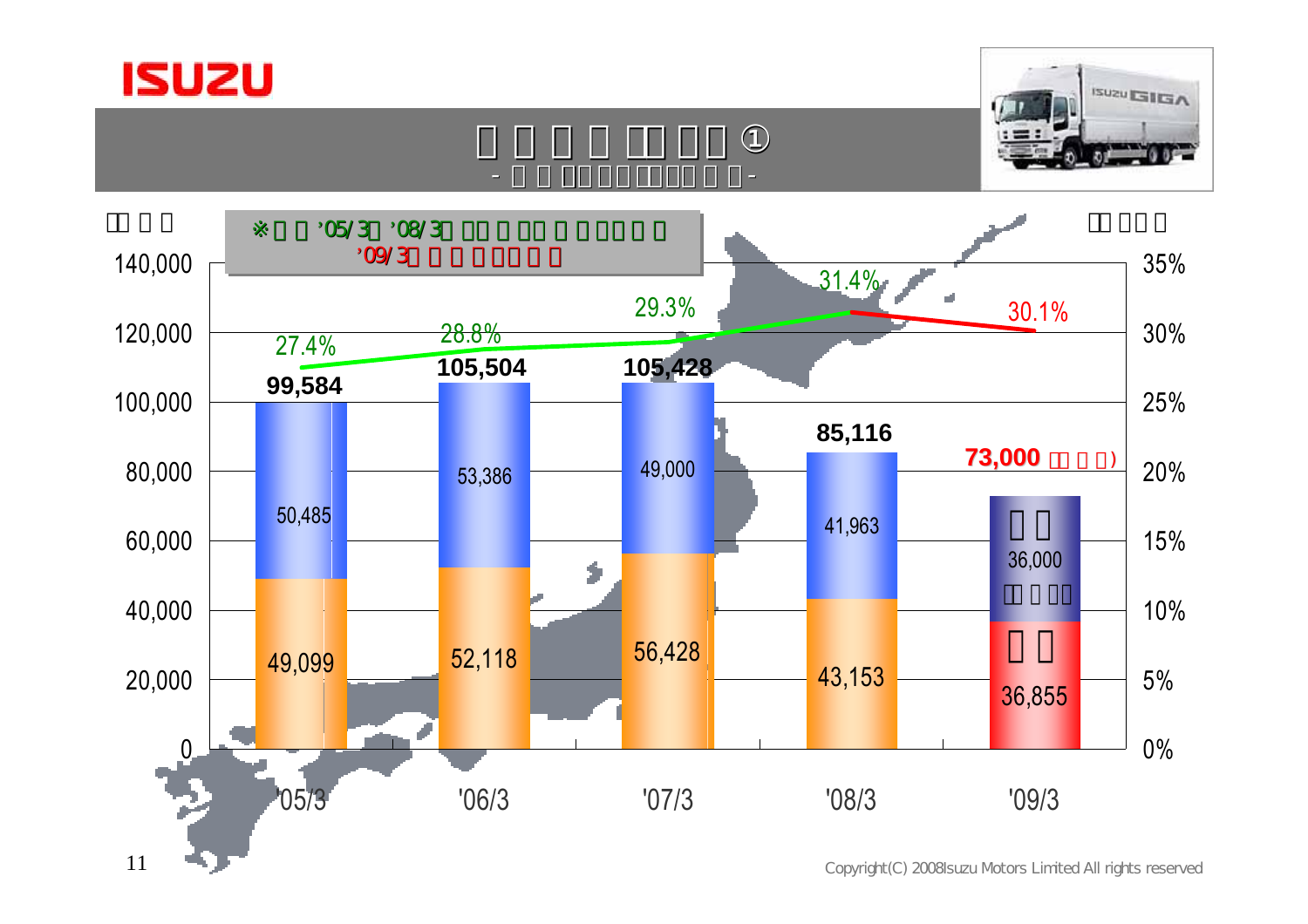



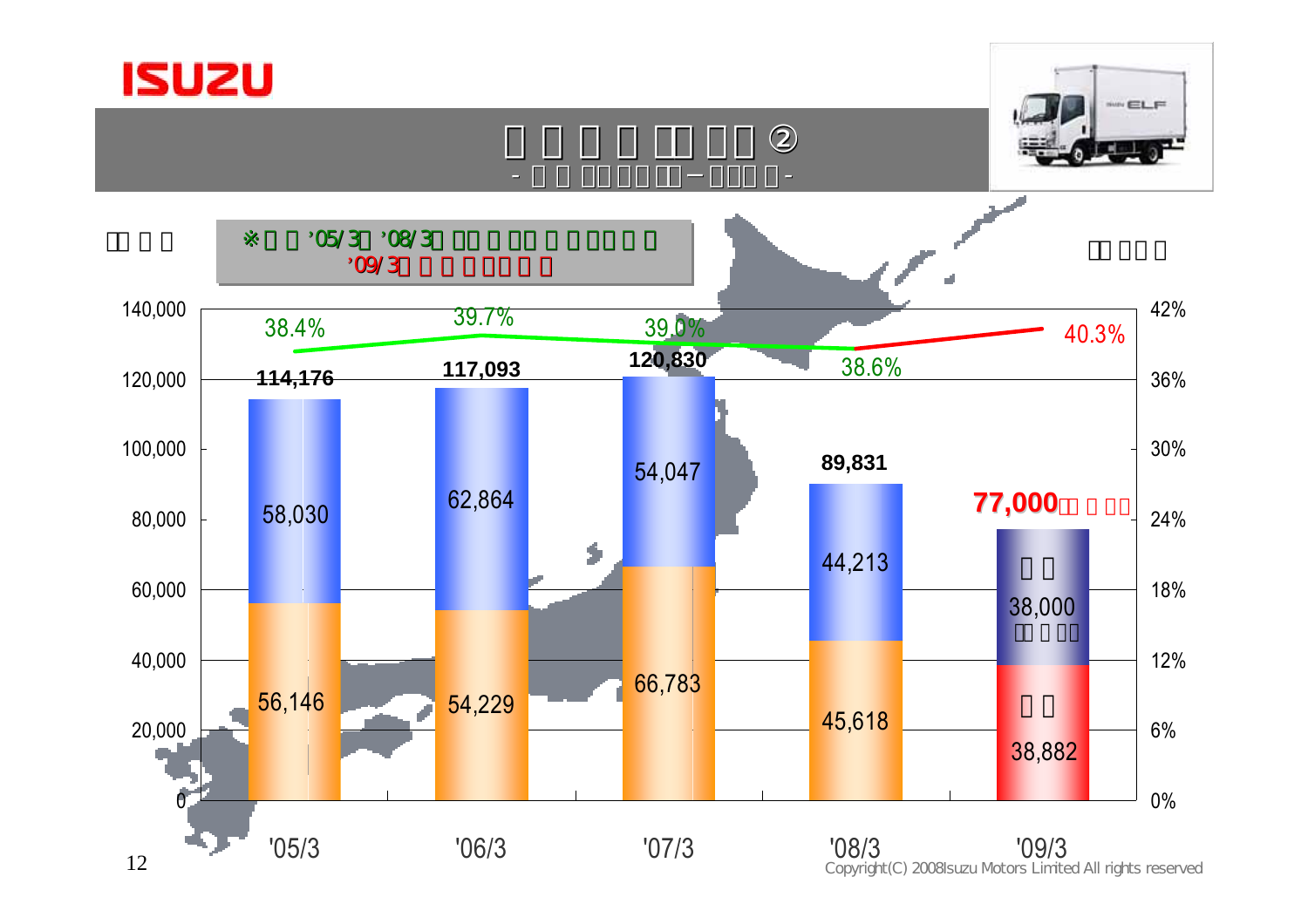





e a construction and the construction of the construction of the construction of the construction of the const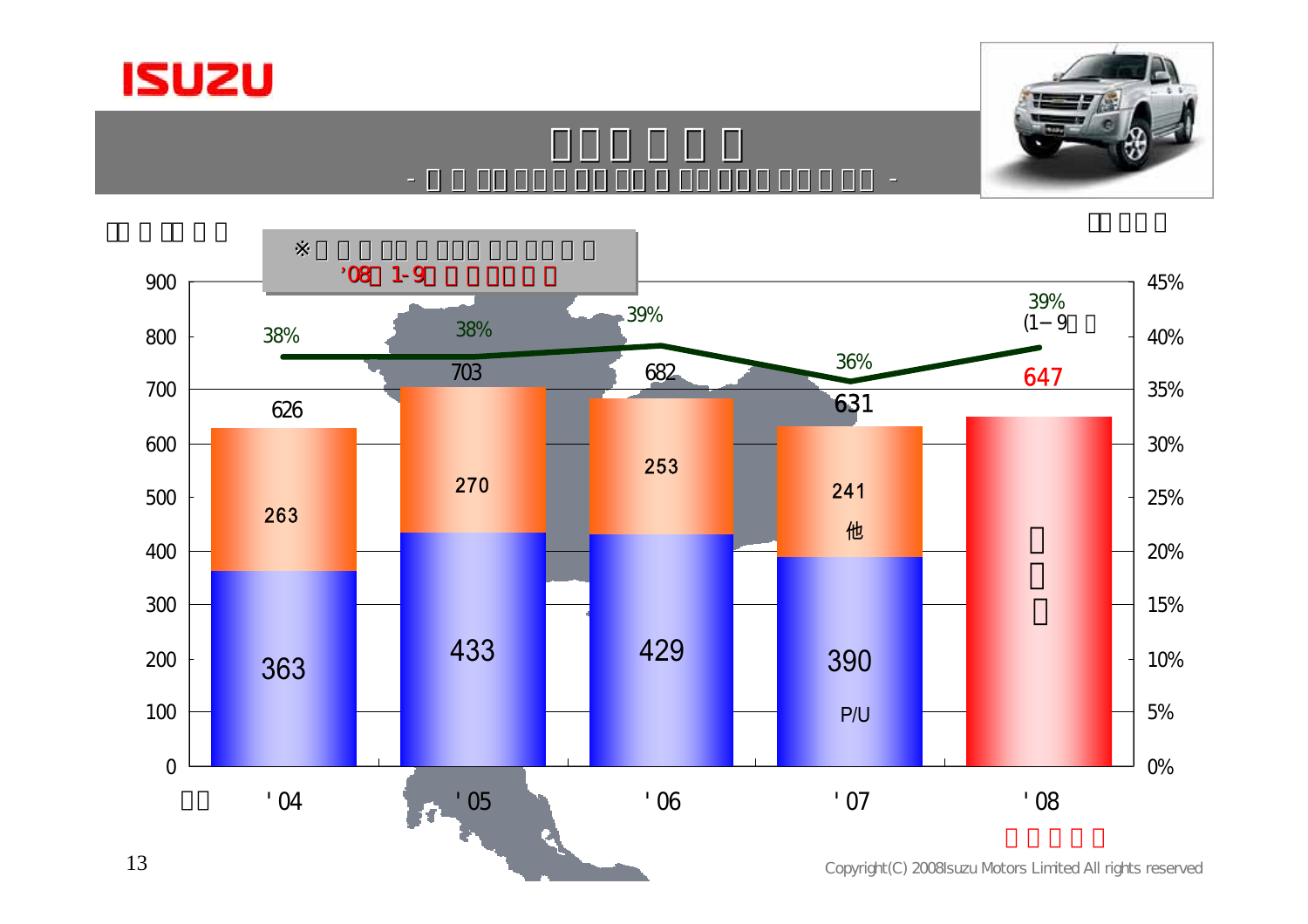

D-MAX



KD -

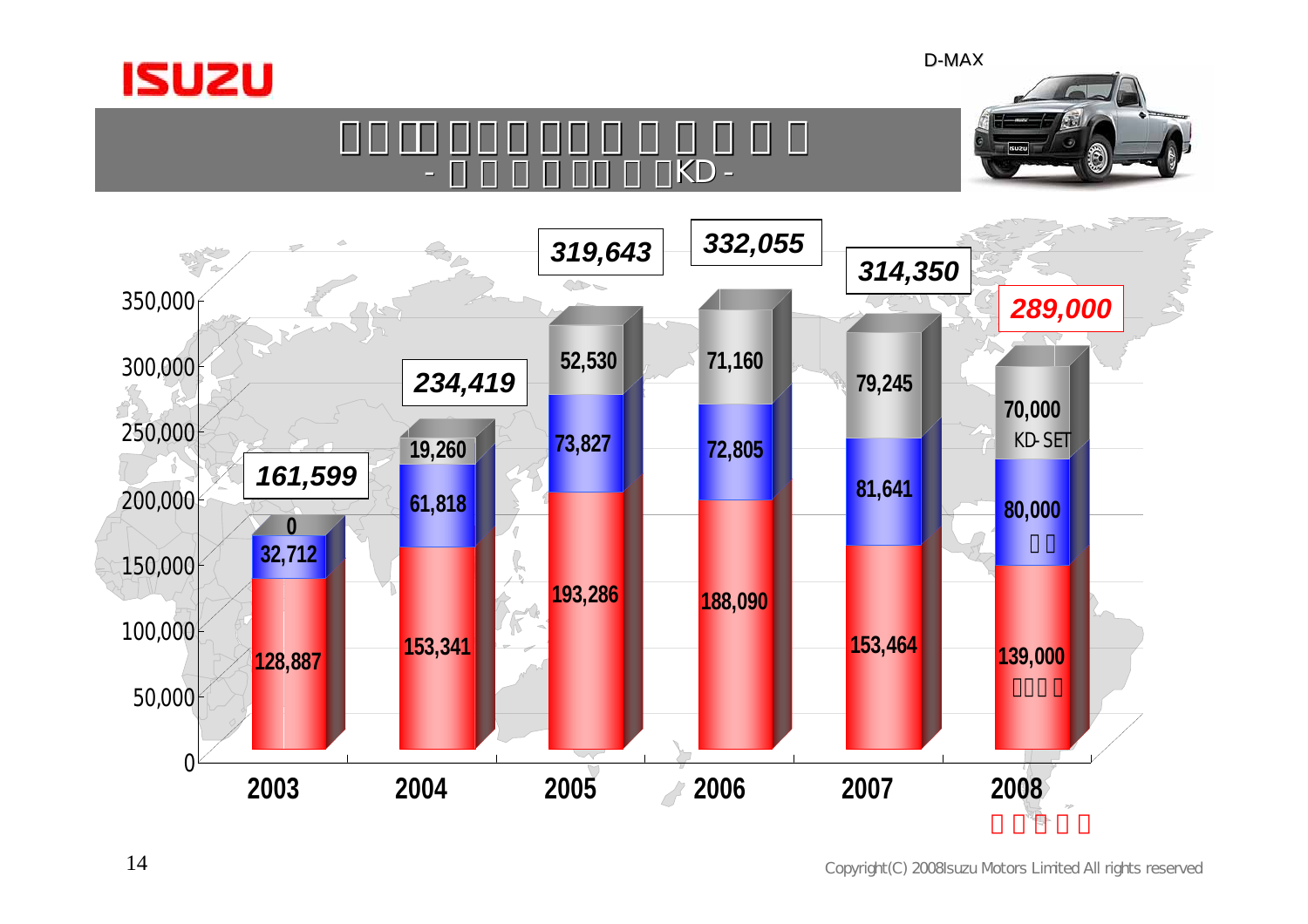

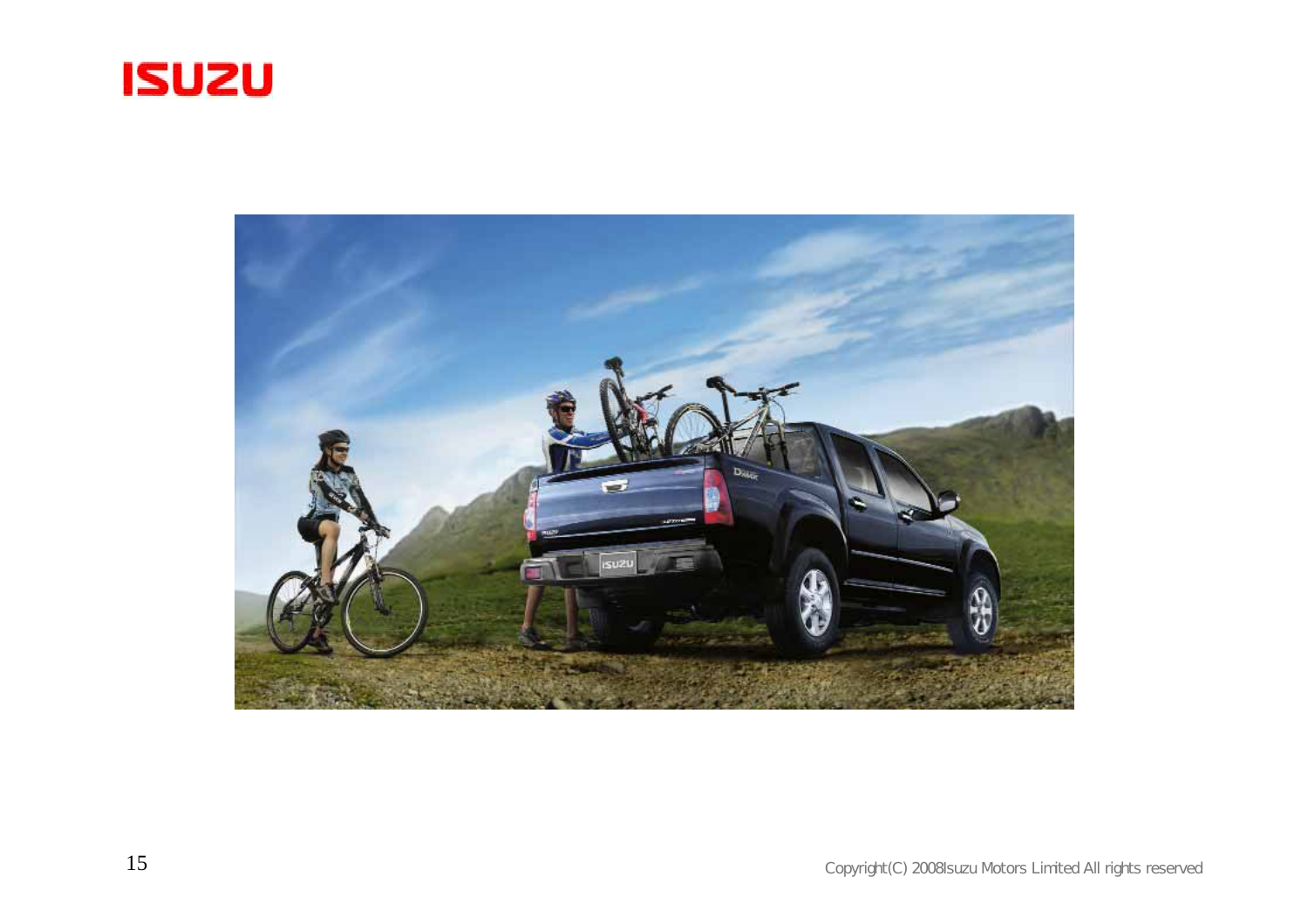

### 2. 2009 3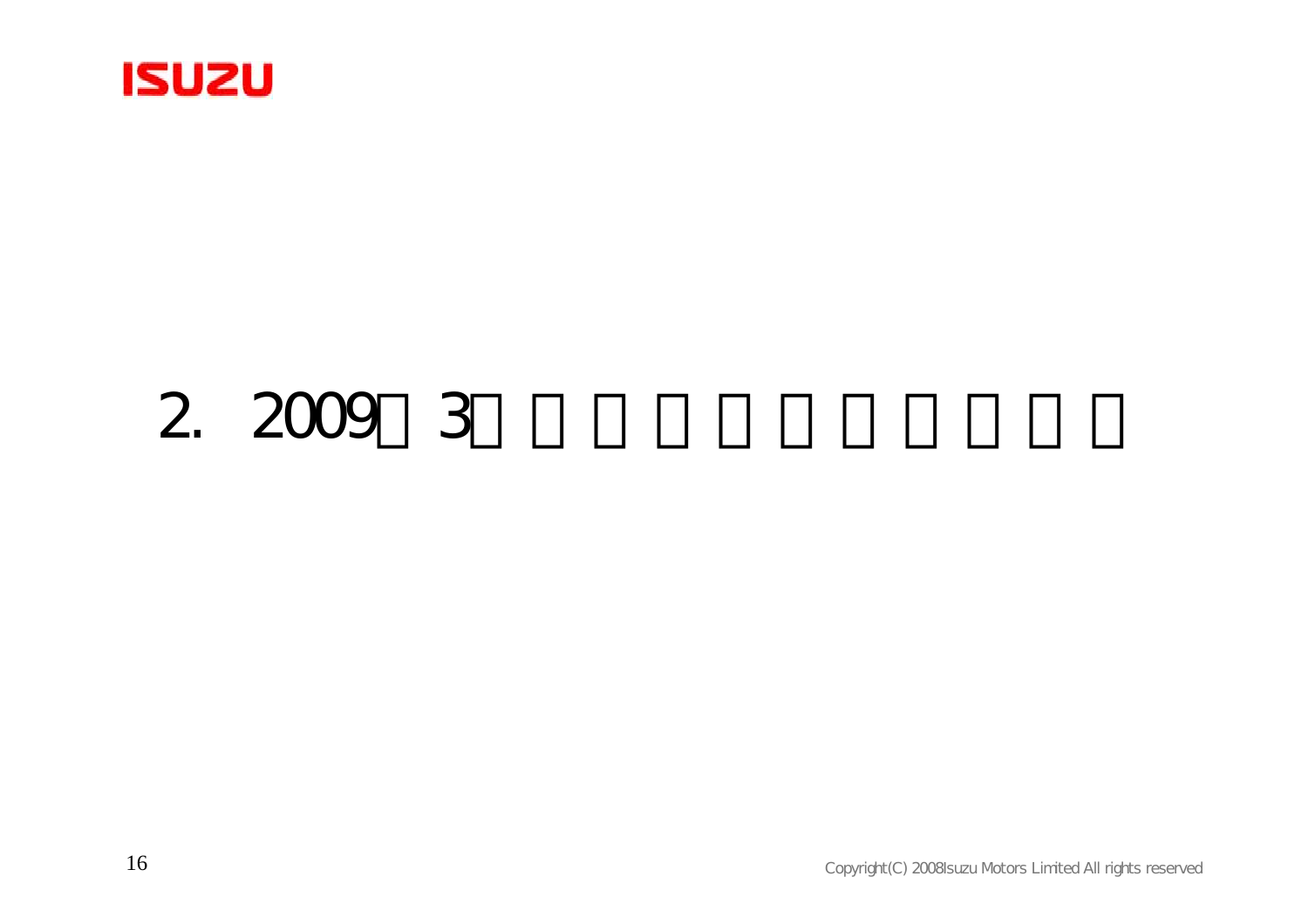

|  | $'$ O9/3 | $\cdot$ 08/3 |     |
|--|----------|--------------|-----|
|  | 8, 597   | 8, 745       | 148 |
|  | 392      | 483          |     |
|  | 401      | 538          | 137 |
|  | 301      | <b>370</b>   |     |

|  | $'$ O9/3 | 08/3                  |     |
|--|----------|-----------------------|-----|
|  | 5, 224   | 4, 970                | 254 |
|  | 2, 159   | 2, 357                | 198 |
|  | 450      | 731                   | 281 |
|  | 2,473    | 2,508                 | 35  |
|  | 1,874    | 1, 729                | 145 |
|  | 3,583    | 3,550                 | 33  |
|  | 8, 597   | 745<br>8 <sub>i</sub> | 148 |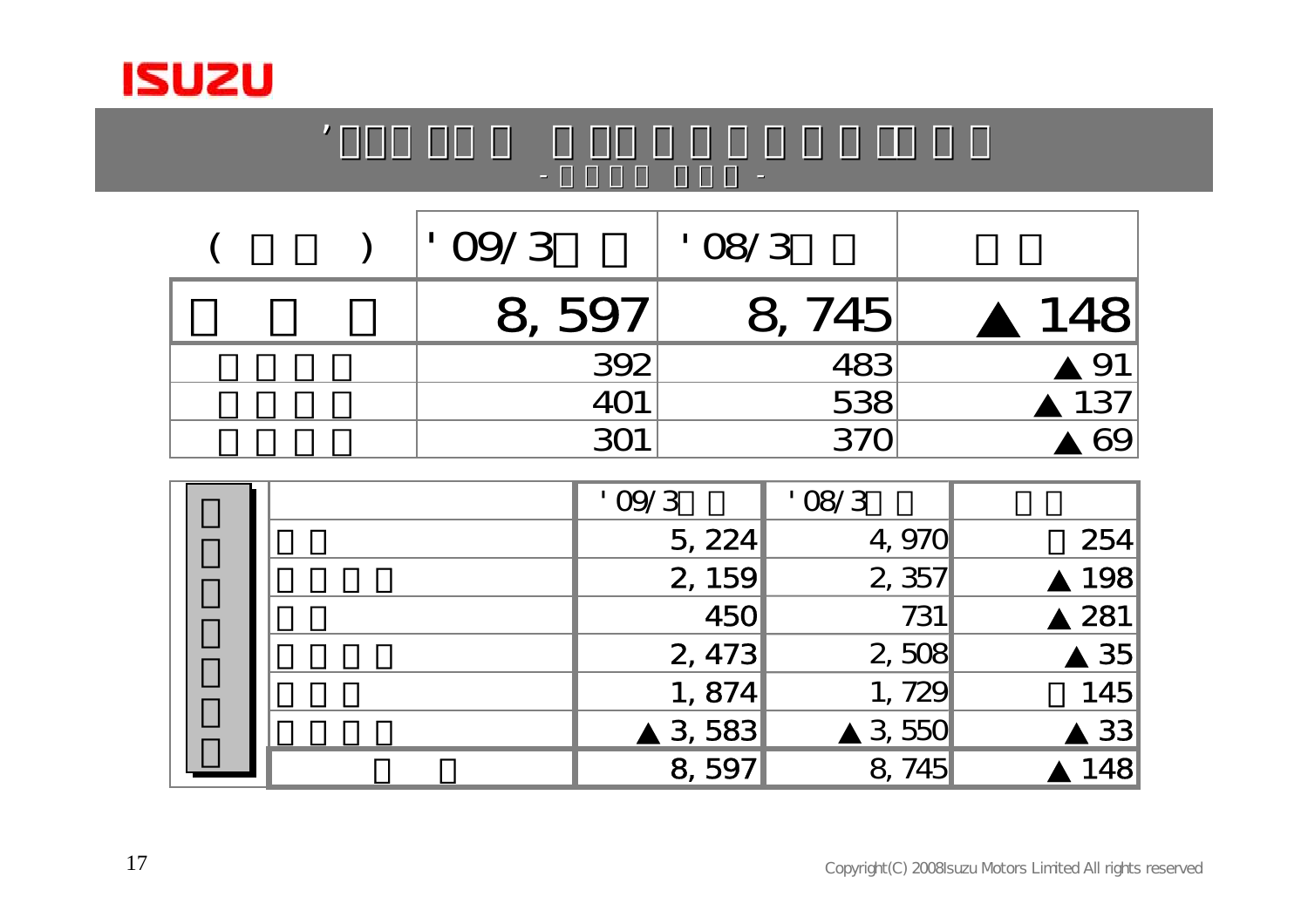

|  | $'$ O9/3 | $\cdot$ 08/3 |     |
|--|----------|--------------|-----|
|  | 8,597    | 8, 745       | 148 |
|  | 392      |              |     |
|  | 4O1      | 538          | 137 |
|  | 301      | <b>370</b>   | 69  |

|  | '09/3 | $'$ 08/3 |     |
|--|-------|----------|-----|
|  | 145   | 265      | 120 |
|  | 12    | 18       | n   |
|  |       |          |     |
|  | 147   |          | 56  |
|  | 67    |          | O   |
|  |       |          | 5   |
|  | 392   | 1O'      |     |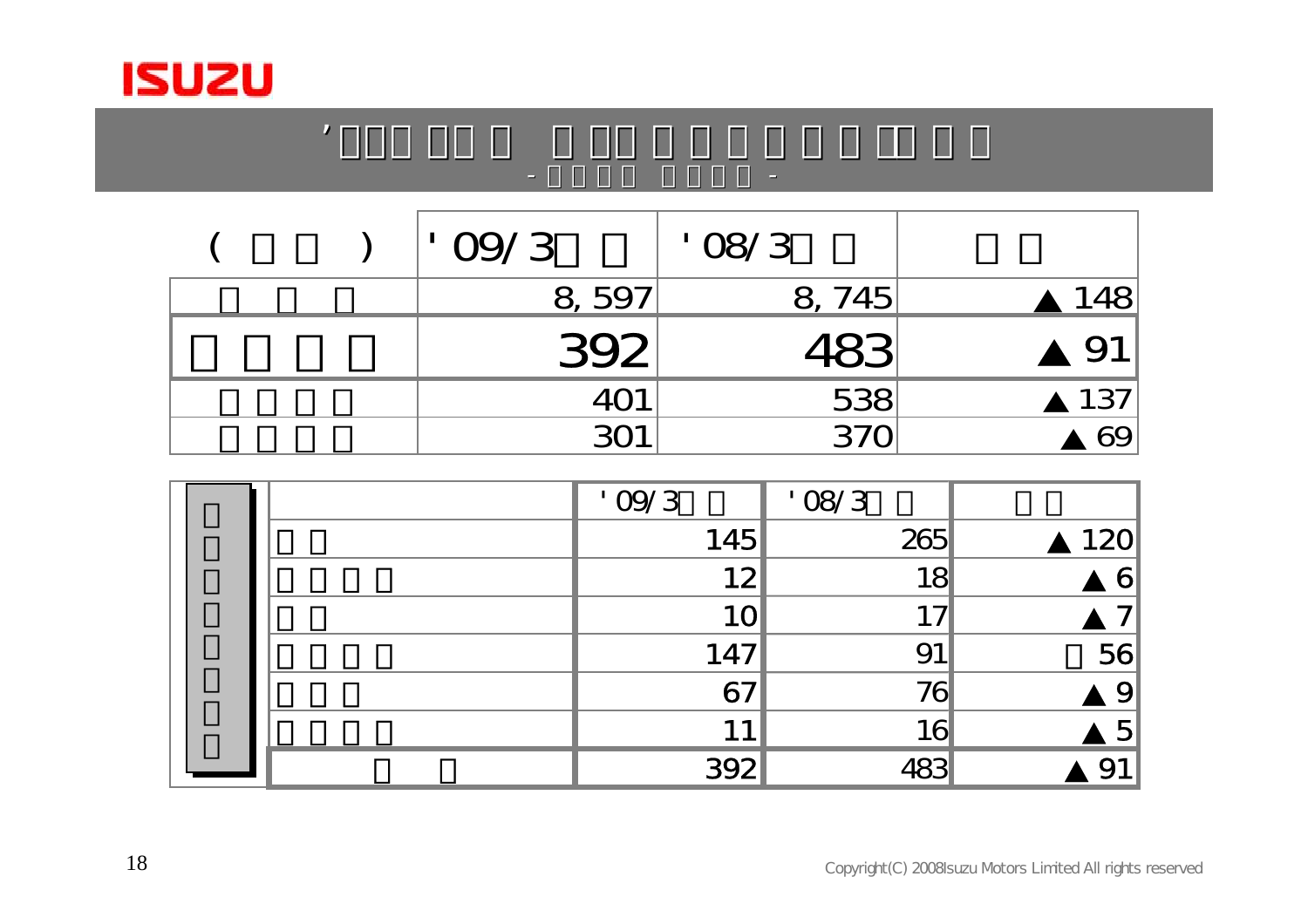

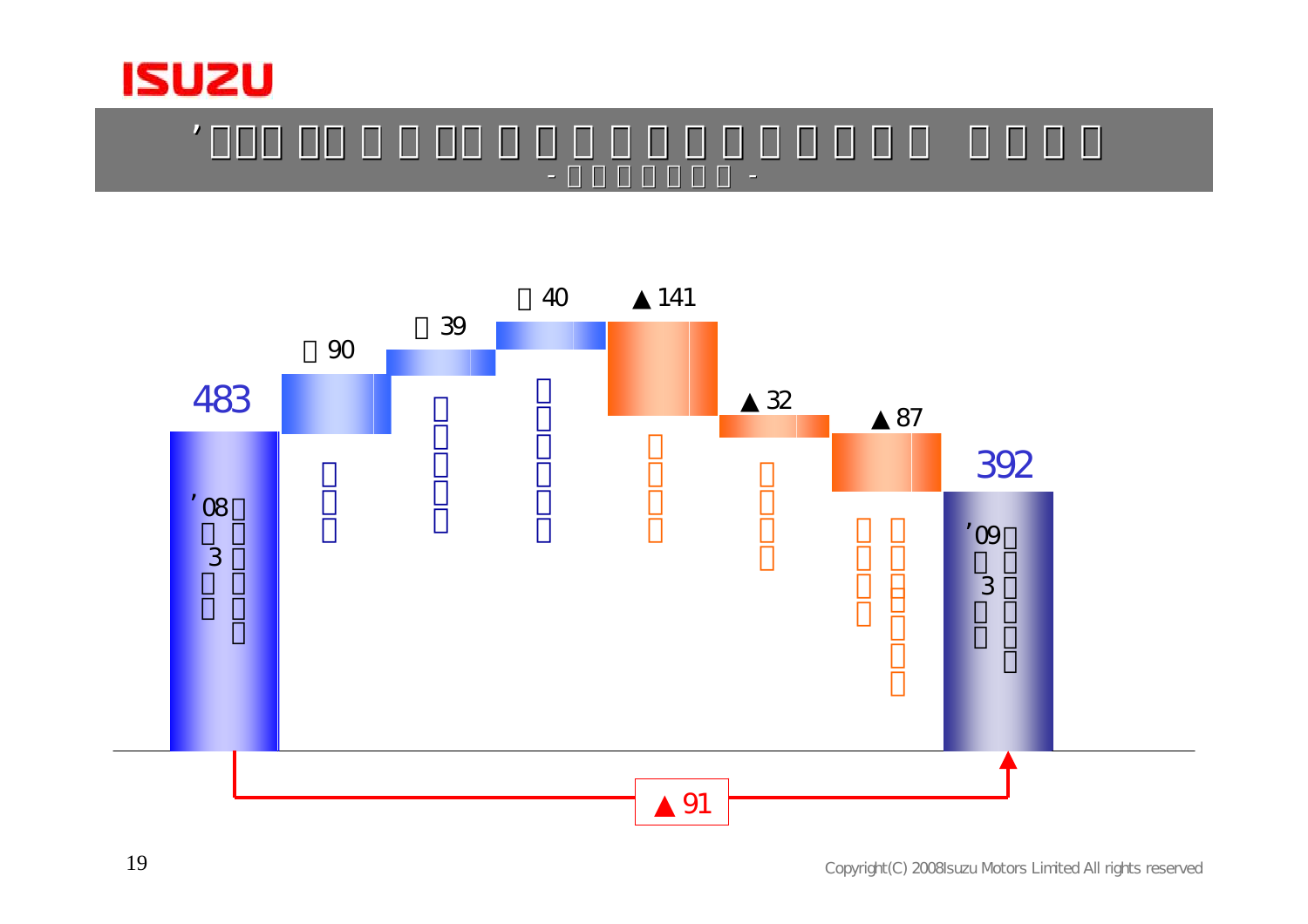

|                 | $\cdot$ 08/3 | 09/3             |  |
|-----------------|--------------|------------------|--|
| 148             | 8, 745       | 8, 597           |  |
| $\overline{91}$ | 483          | 392              |  |
| 137             | 538          | 401              |  |
| 60              | <b>370</b>   | $\overline{301}$ |  |
| 91              |              |                  |  |
| 26              |              |                  |  |
| $\overline{20}$ |              |                  |  |
| 137             |              |                  |  |
| 401             |              |                  |  |
| 15              |              |                  |  |
| 85              |              |                  |  |
| 301             |              |                  |  |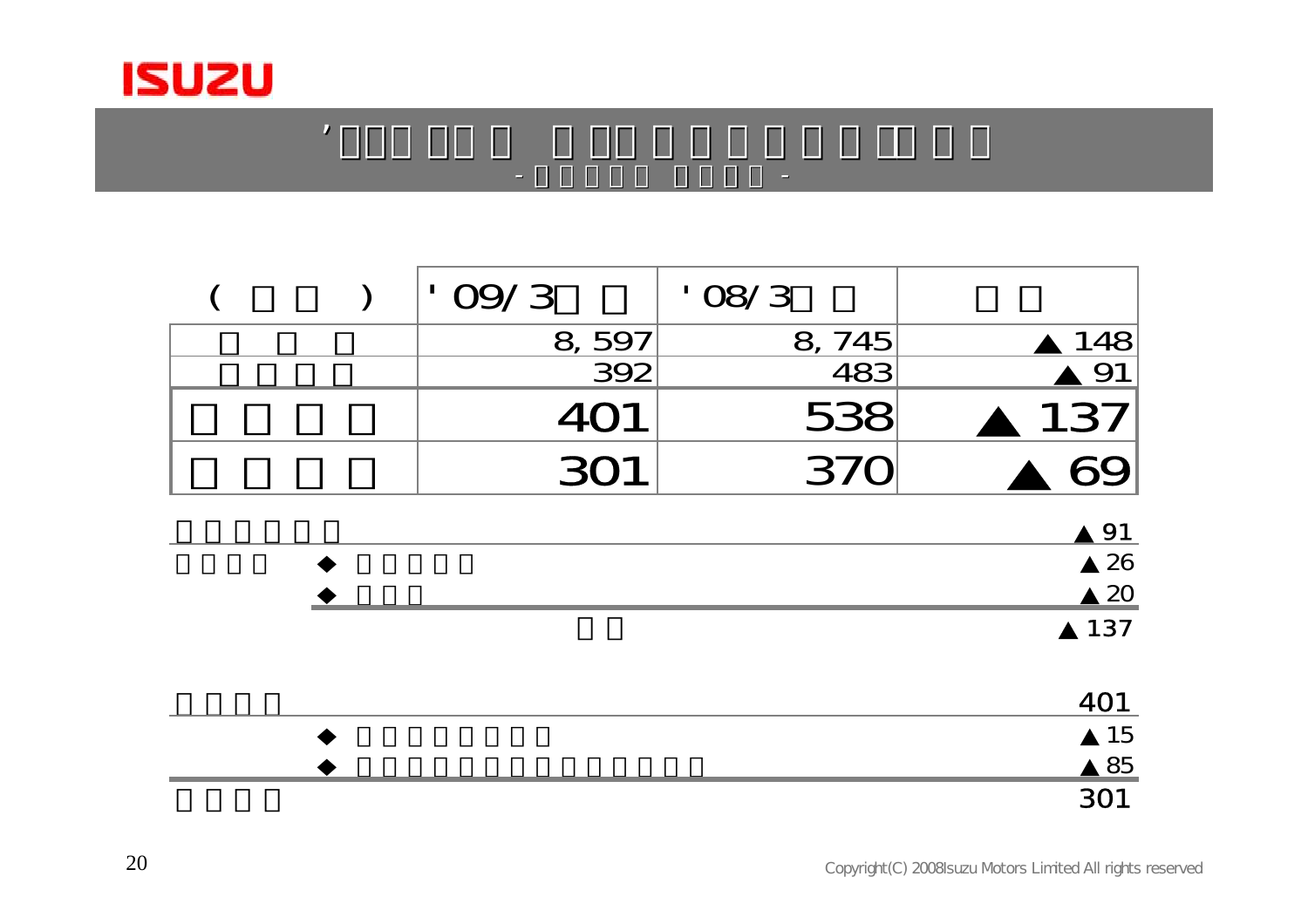

# 3. 2009 3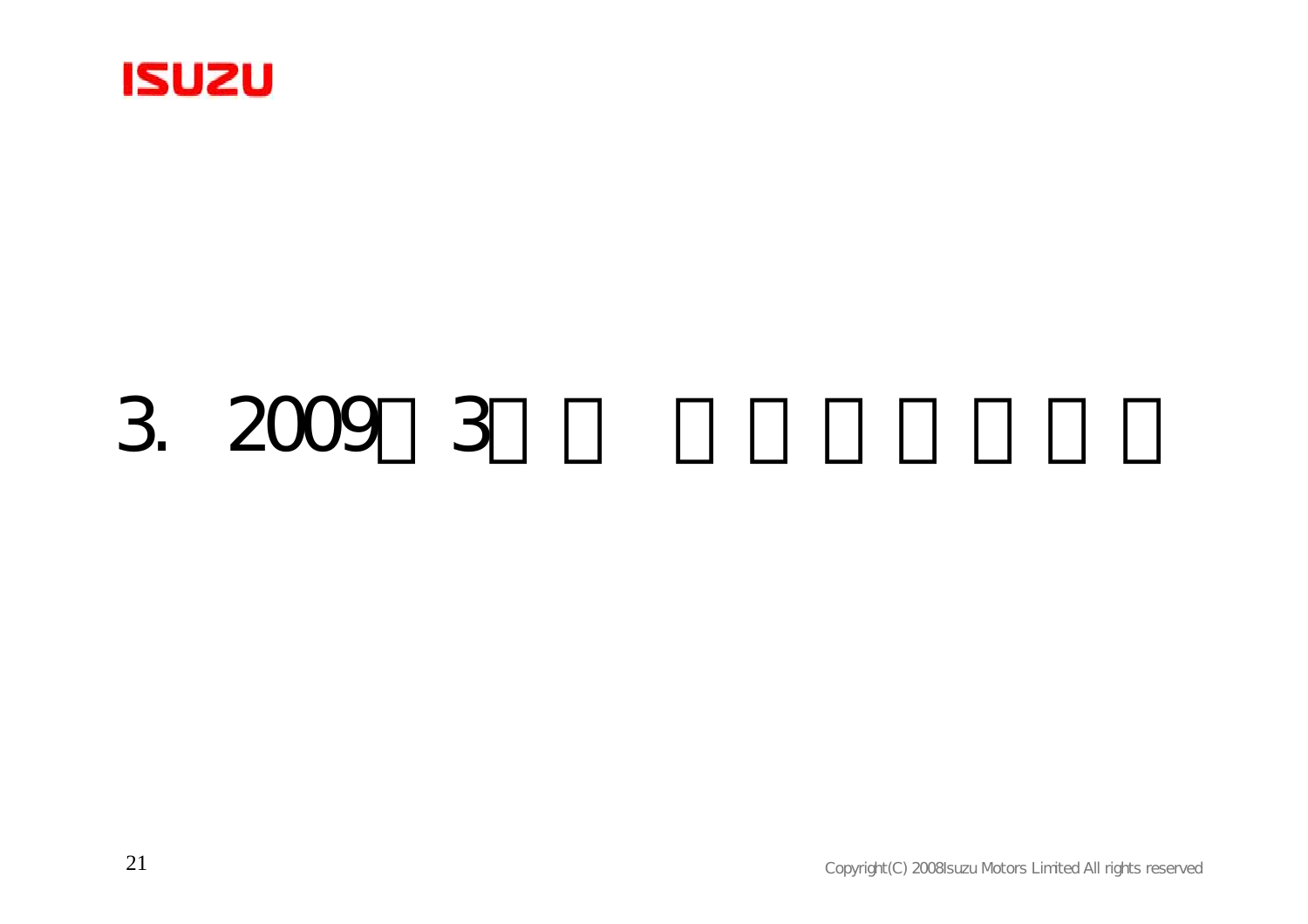

| 09/3   | 08/3<br>$1 - 3$ |       | 08/3    |
|--------|-----------------|-------|---------|
| 16,500 | 17, 916         | 1,416 | 19, 248 |
| 600    | 1,020           | 420   | 1,096   |
| 600    | 1, 140          | 540   | 1, 223  |
|        | 718             | 318   | 760     |

-

Copyright(C) 2008Isuzu Motors Limited All rights reserved

'09年3月期=102円/\$ '08年3月期=115円/\$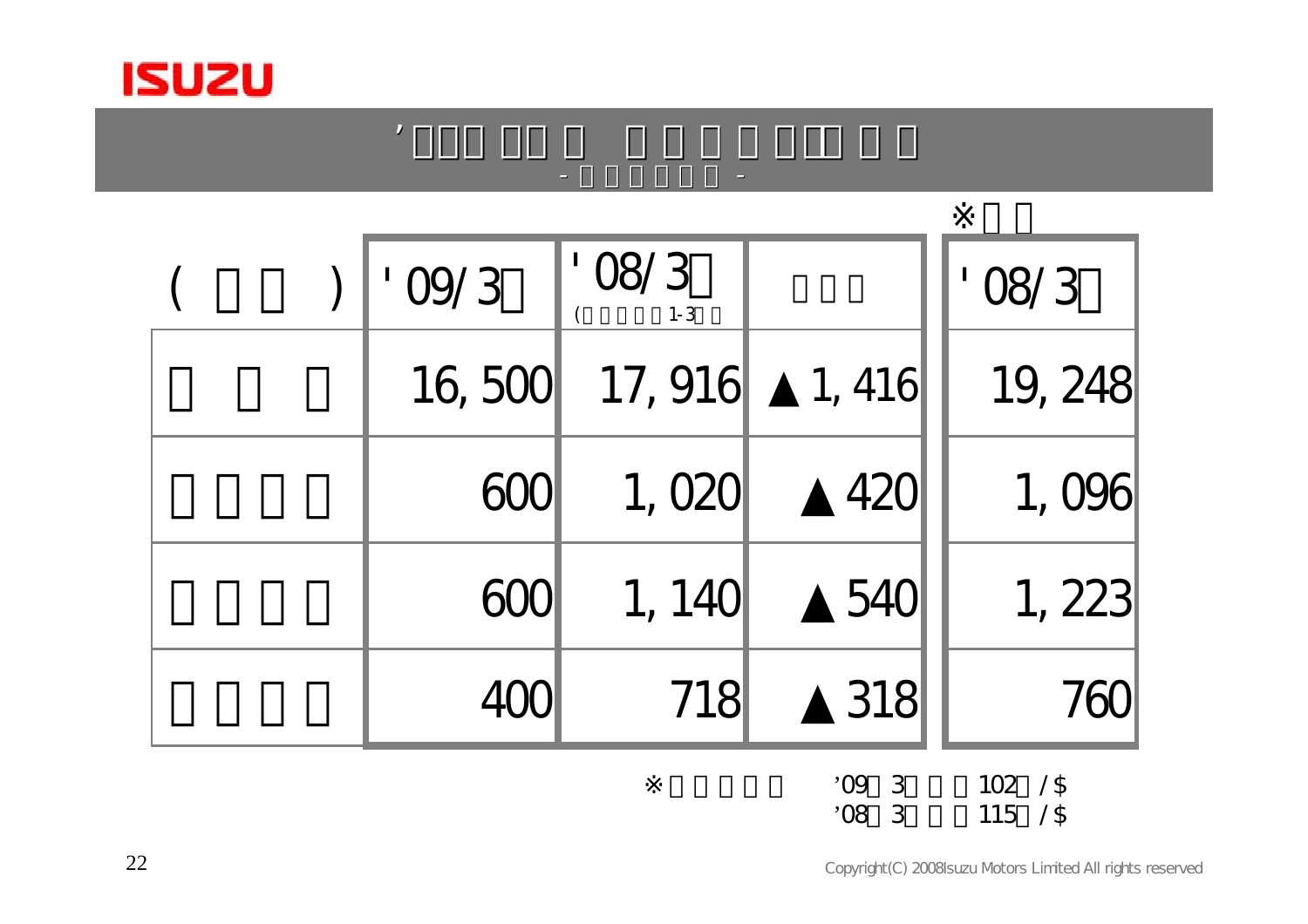

|  | 109/3   | $'$ 08/3<br>$1 - 3$ |                 | $'$ 08/3         |
|--|---------|---------------------|-----------------|------------------|
|  | 16, 500 | 17, 916             | 416             | 19, 248          |
|  | 600     | 1,020               | 42 <sup>c</sup> | 1,096            |
|  | 6CC     | 140 <sub>1</sub>    |                 | 223              |
|  |         | 718                 | 318'            | $\overline{760}$ |

|  | $'$ 09/3         | $'$ 08/3<br>$1 - 3$ |                     |
|--|------------------|---------------------|---------------------|
|  | 9,800            | 10, 273             | 473                 |
|  | 4,400            | 4,691               | $\overline{291}$    |
|  | $\overline{800}$ | 1,317               | 517                 |
|  | 4,500            | 5, 542              |                     |
|  | 3,700            | 3, 457              | $\frac{1,042}{243}$ |
|  | 6, 700           | 7, 364              |                     |
|  | 16,500           | 17, 916             | 416                 |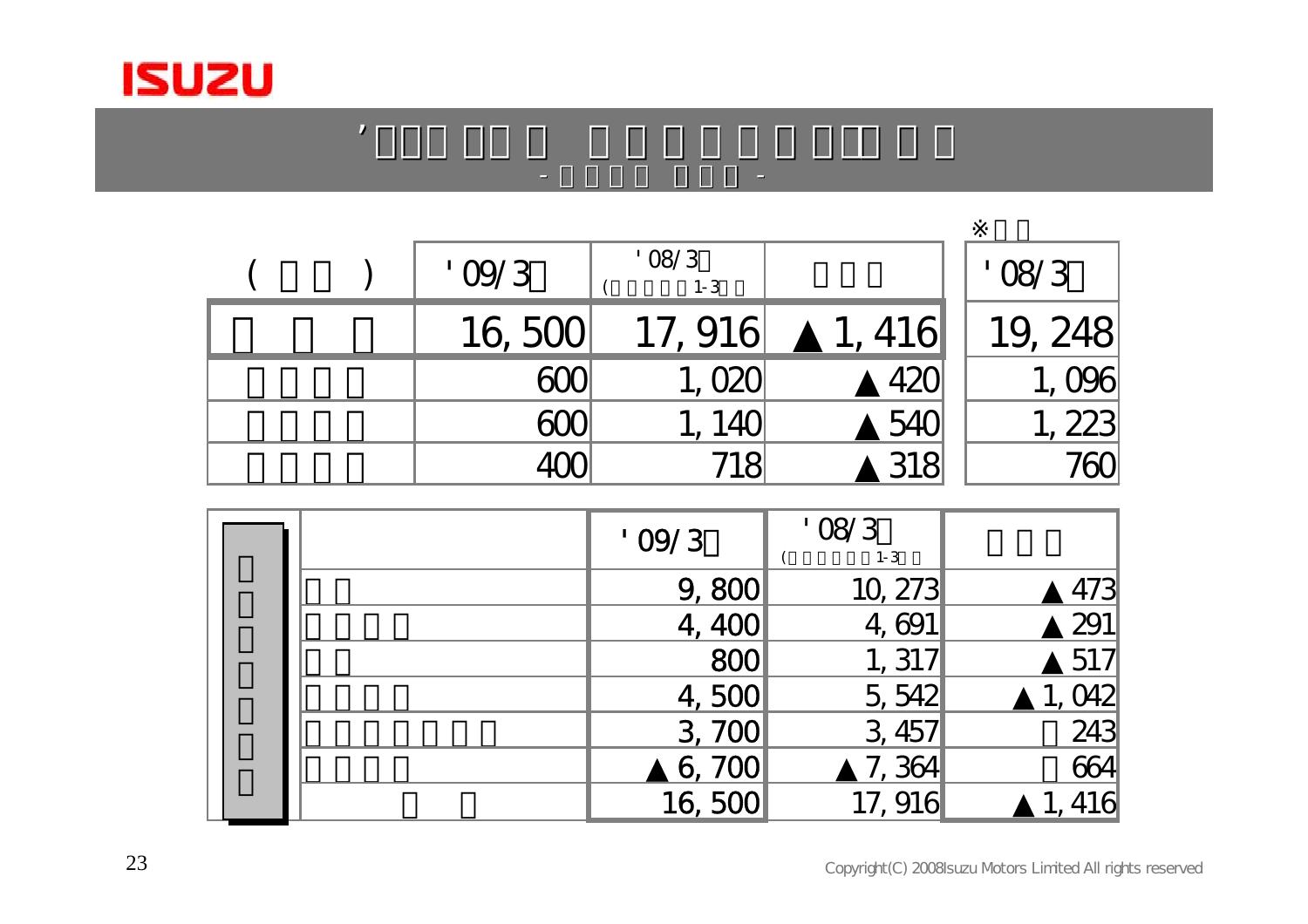

|  | $'$ 09/3 | 08/3<br>$1 - 3$ |     | $'$ 08/3 |
|--|----------|-----------------|-----|----------|
|  | 16, 500  | 17, 916         | 416 | 19, 248  |
|  |          |                 |     |          |
|  | 600      | 140             | 54( | 223      |
|  |          | 71 RI           | 318 | 760      |

|  | $'$ 09/3        | $'$ 08/3<br>$1 - 3$ |     |
|--|-----------------|---------------------|-----|
|  | 190             |                     | 292 |
|  | 30 <sup>l</sup> | 35                  |     |
|  | $\Box$          |                     |     |
|  | 240             | <b>21</b>           |     |
|  | 110             | 50                  |     |
|  | 20 <sup>1</sup> |                     |     |
|  |                 |                     |     |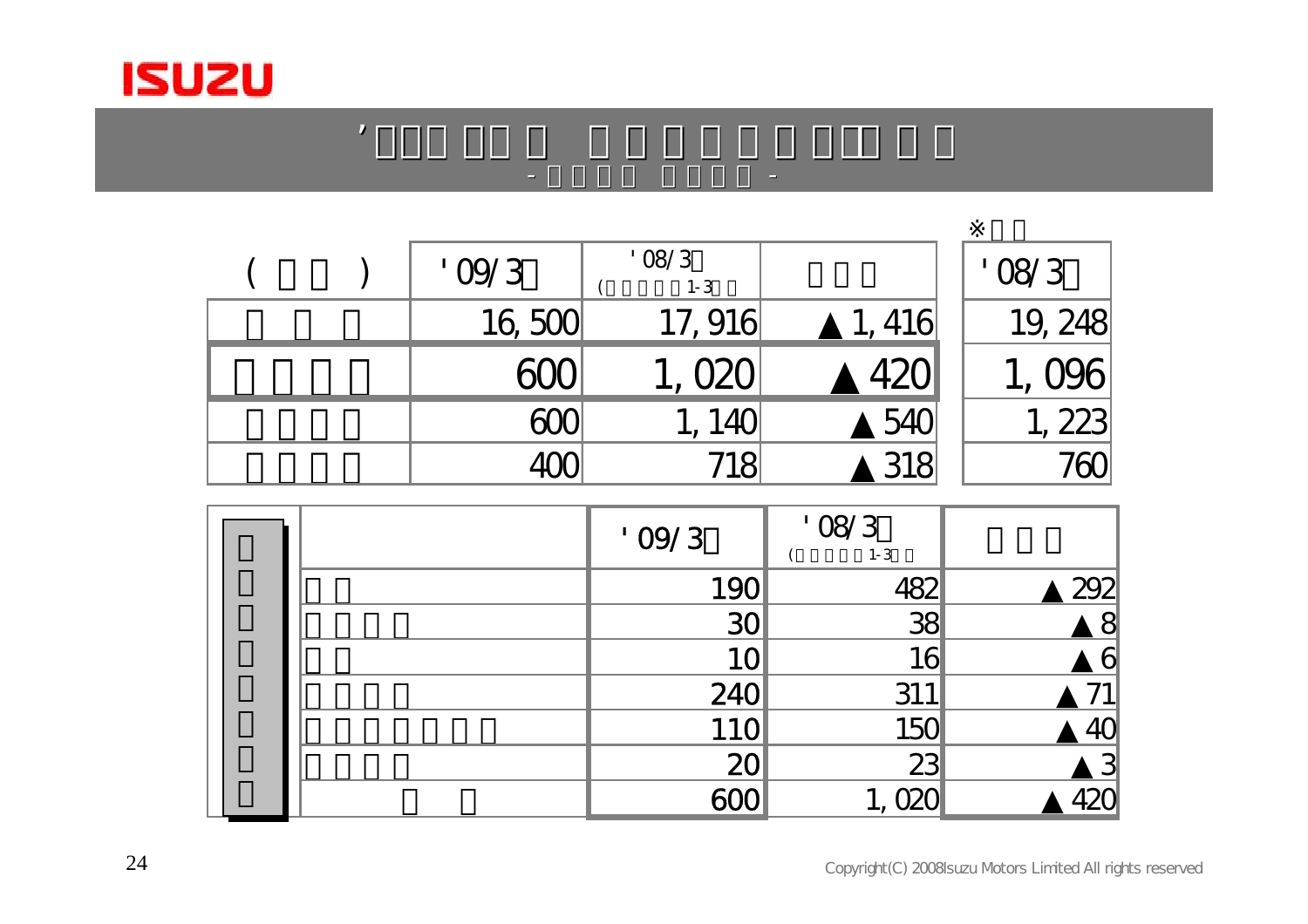

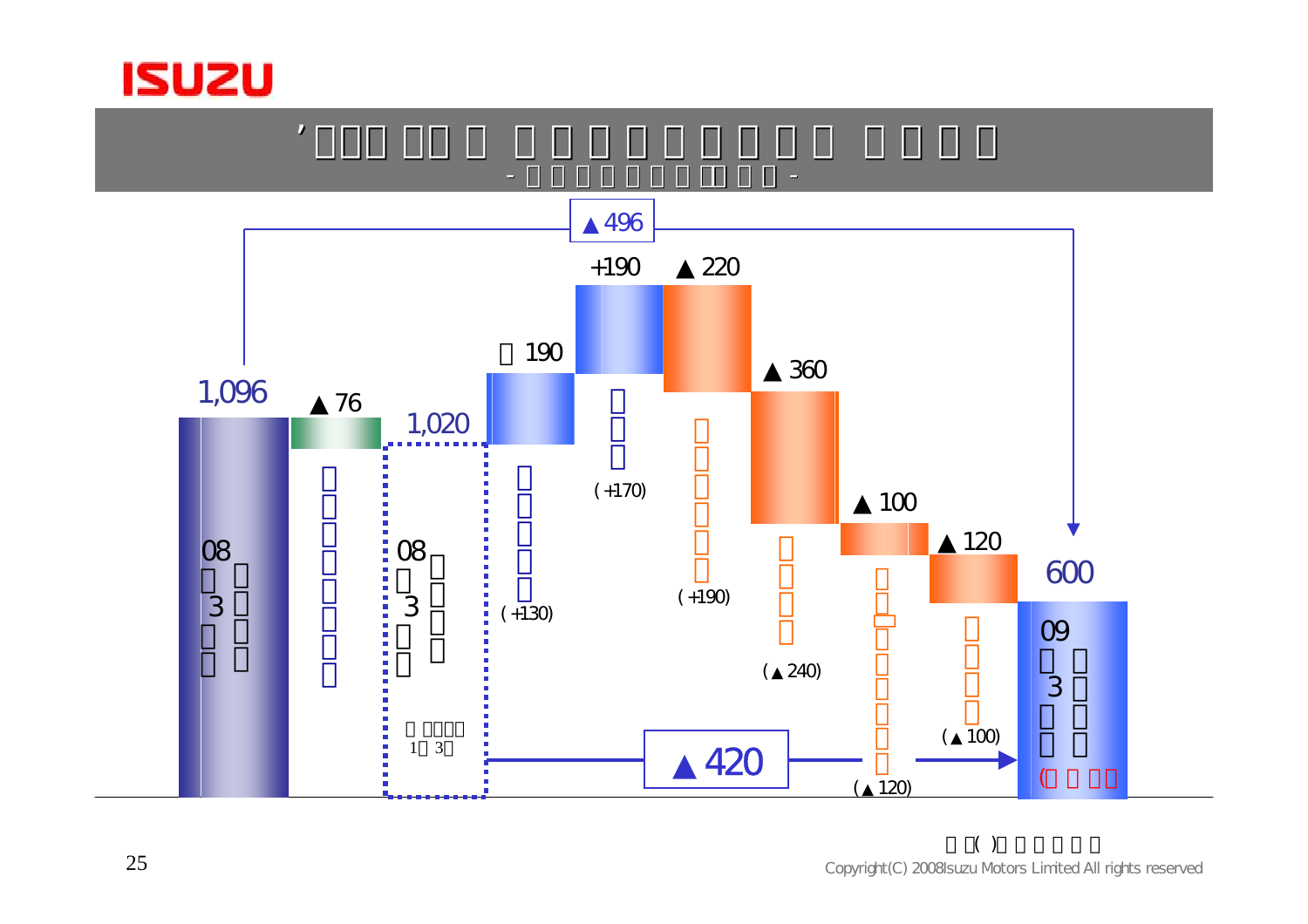

|  | O9/3    | 08/3<br>$1 - 3$ |     | 08/3             |
|--|---------|-----------------|-----|------------------|
|  | 16, 500 | 7,916           | 416 | 19, 248          |
|  |         |                 |     | 096              |
|  |         | $\mathcal{A}$   |     | $\overline{223}$ |
|  |         |                 |     | 760              |

-

| - 1 |
|-----|
| ۰   |

▲540

|                                                                                                                | ווא |
|----------------------------------------------------------------------------------------------------------------|-----|
|                                                                                                                | ハ   |
| and the state of the state of the state of the state of the state of the state of the state of the state of th | 175 |
|                                                                                                                |     |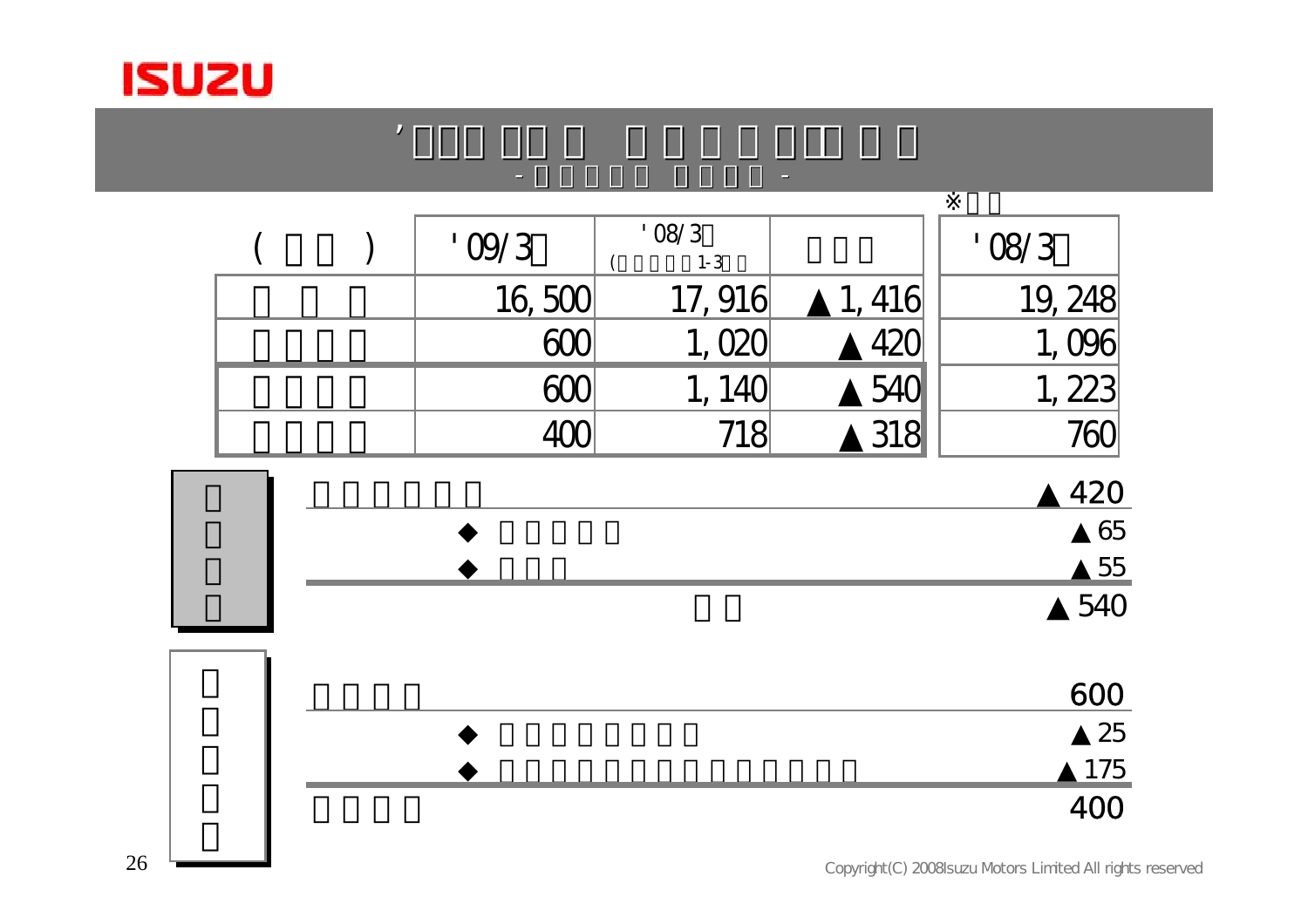# 「運ぶ」を支え、環境と未来をひらく ISUZU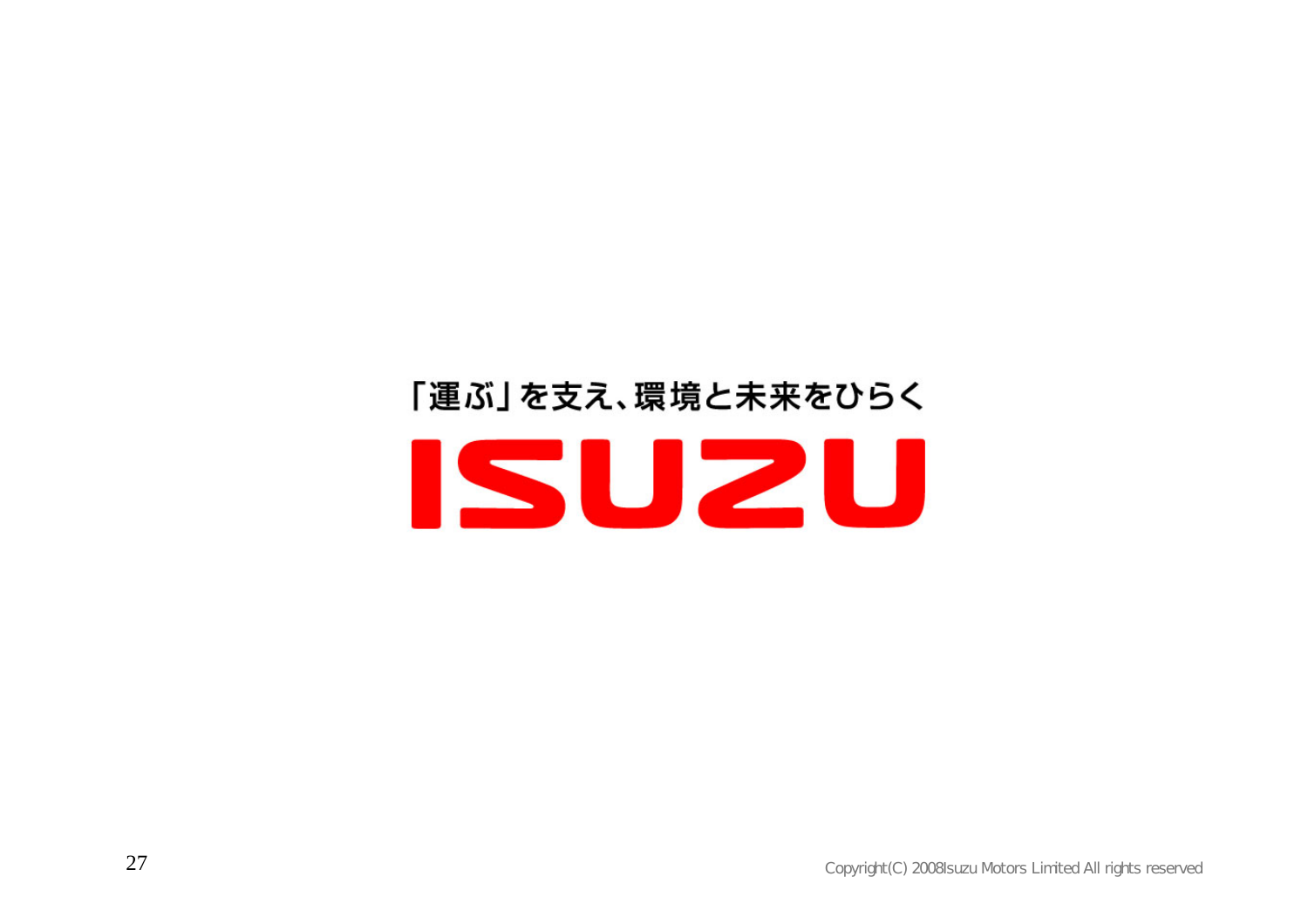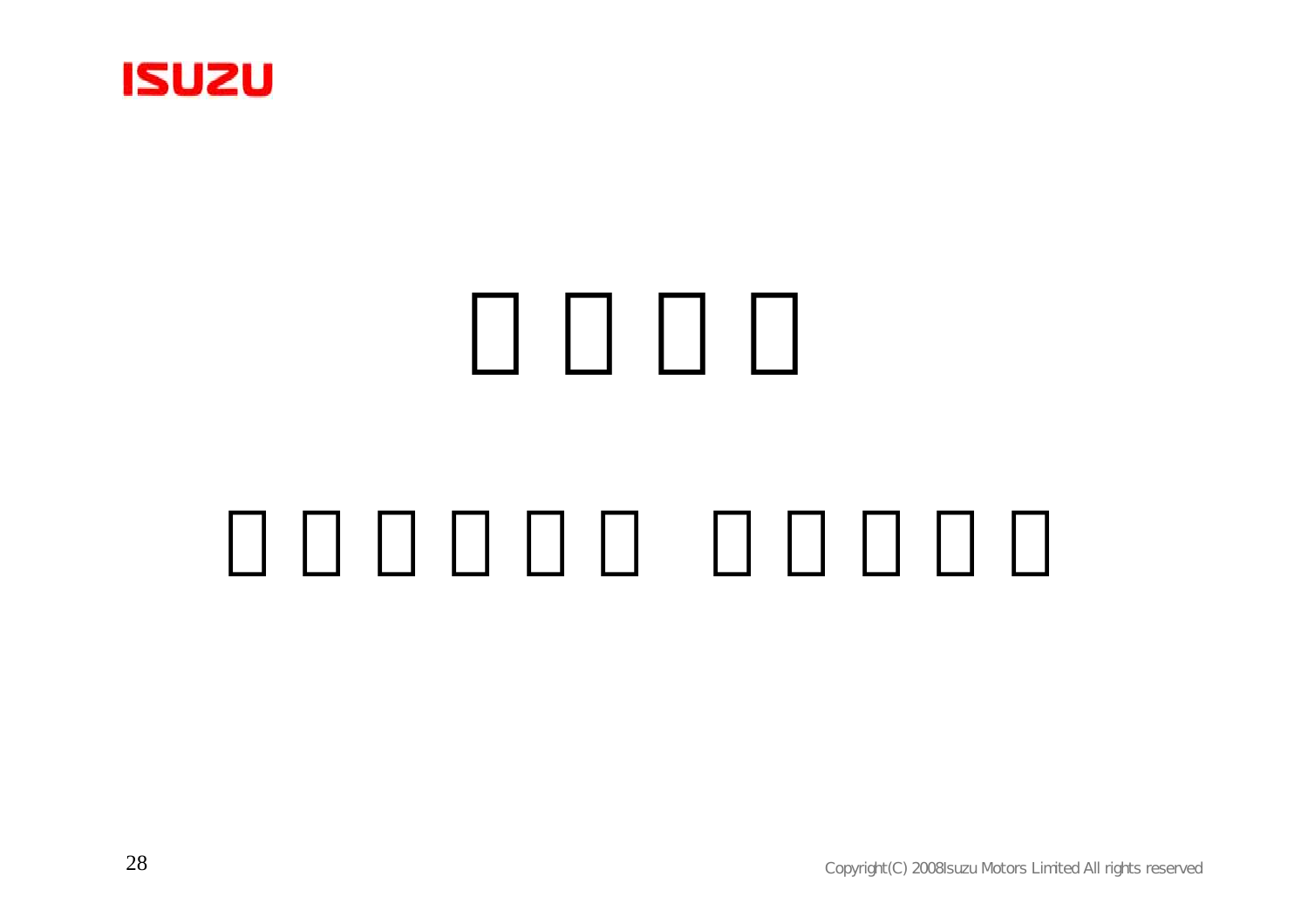

 $($ 

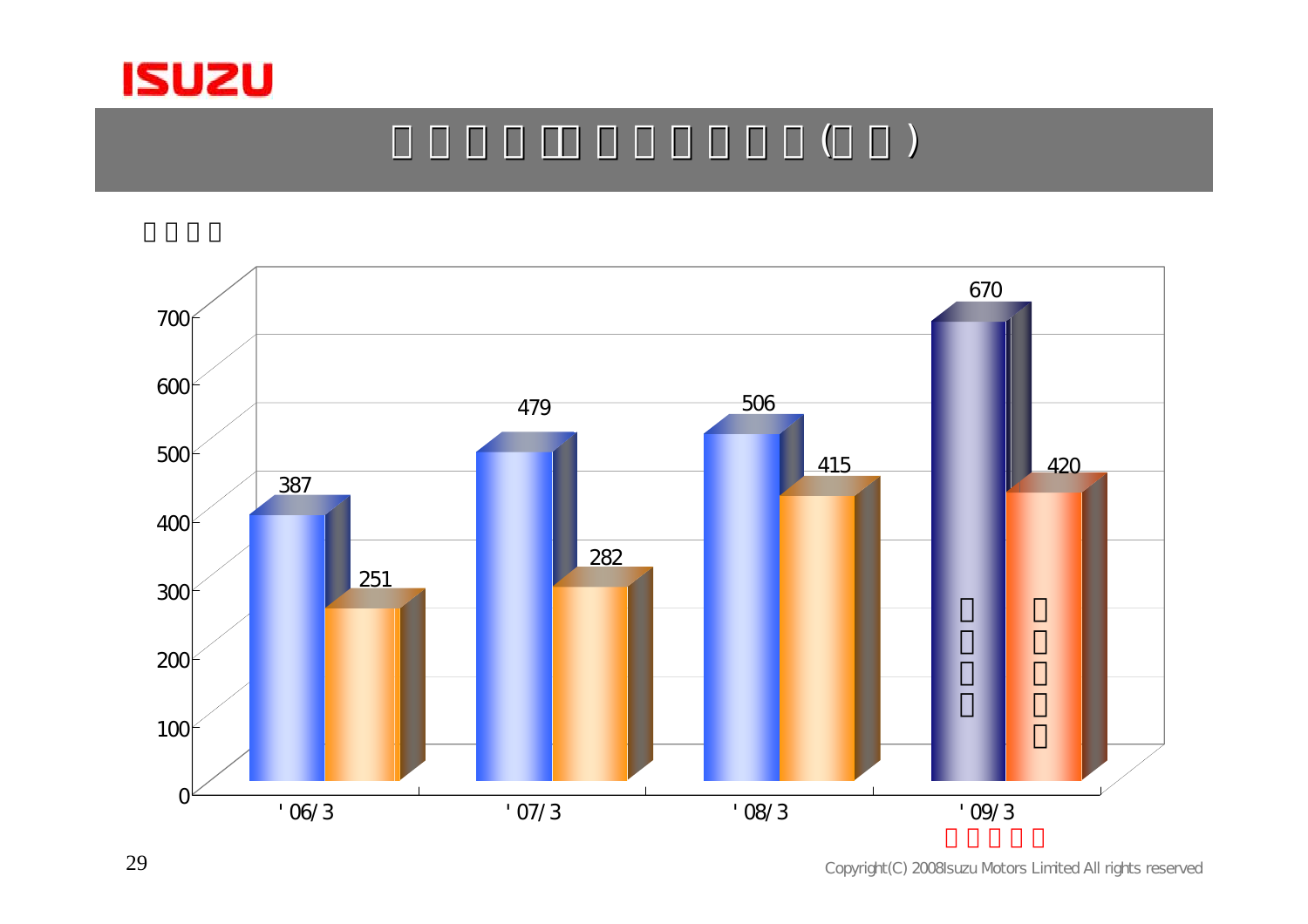

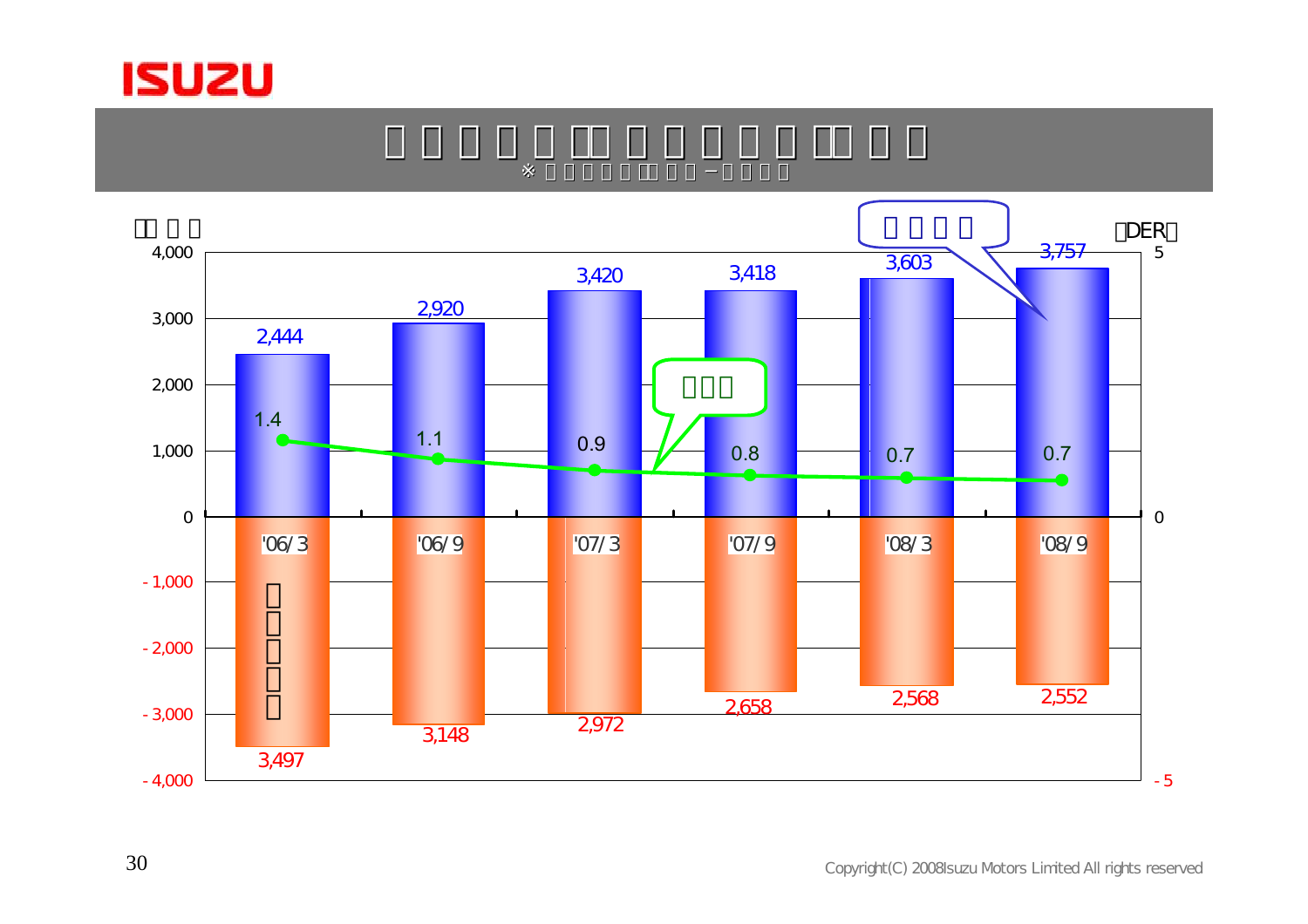



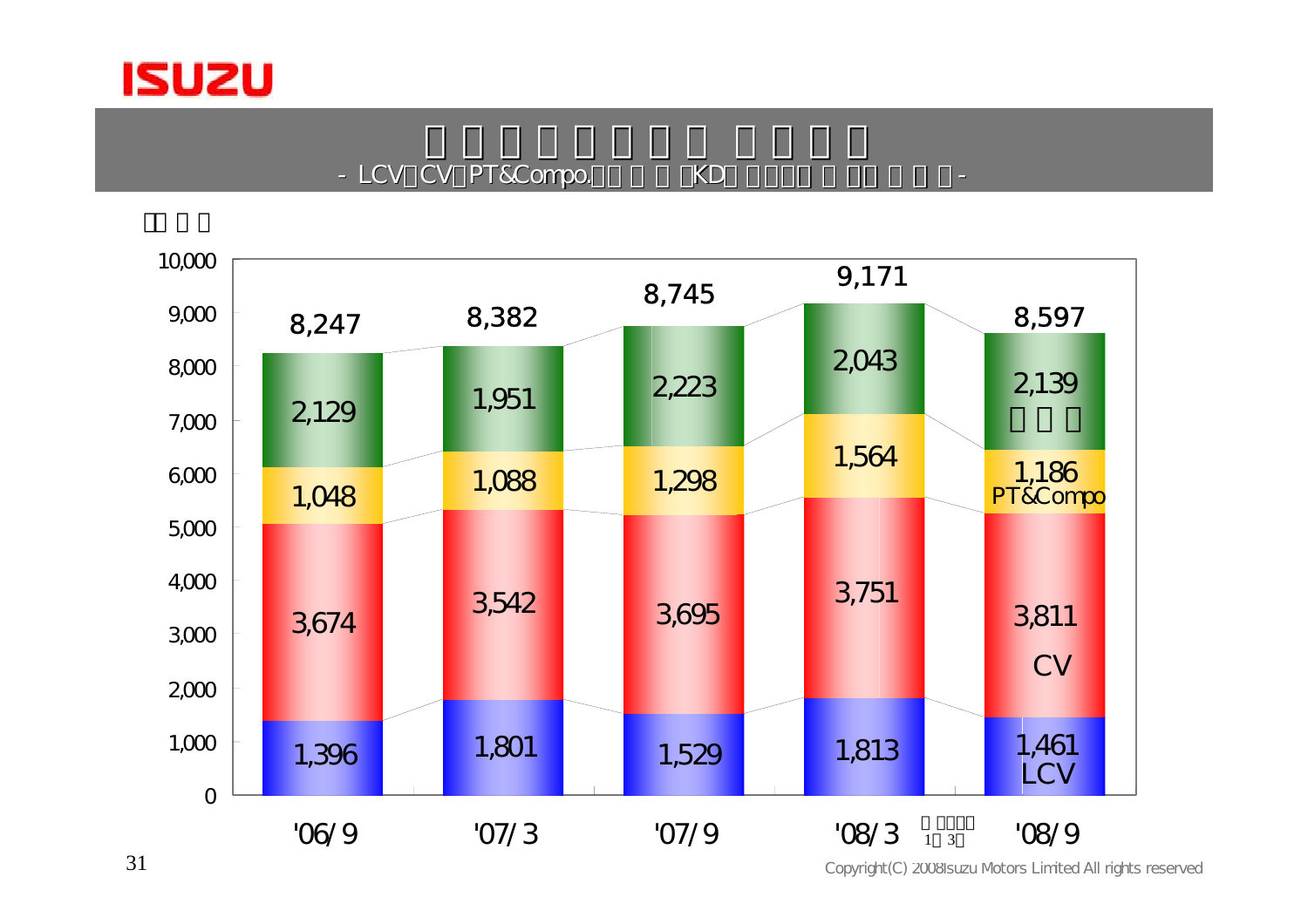

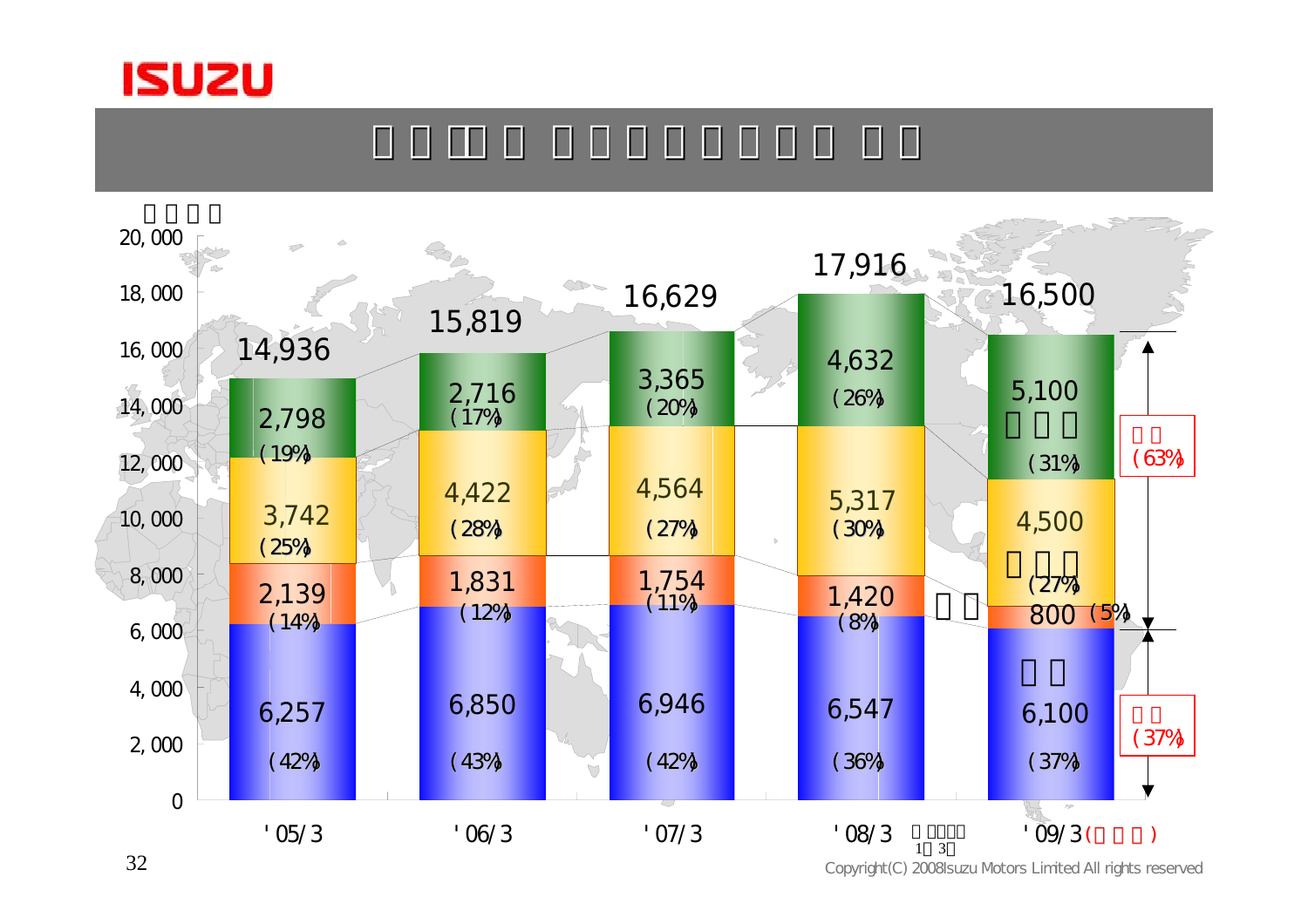

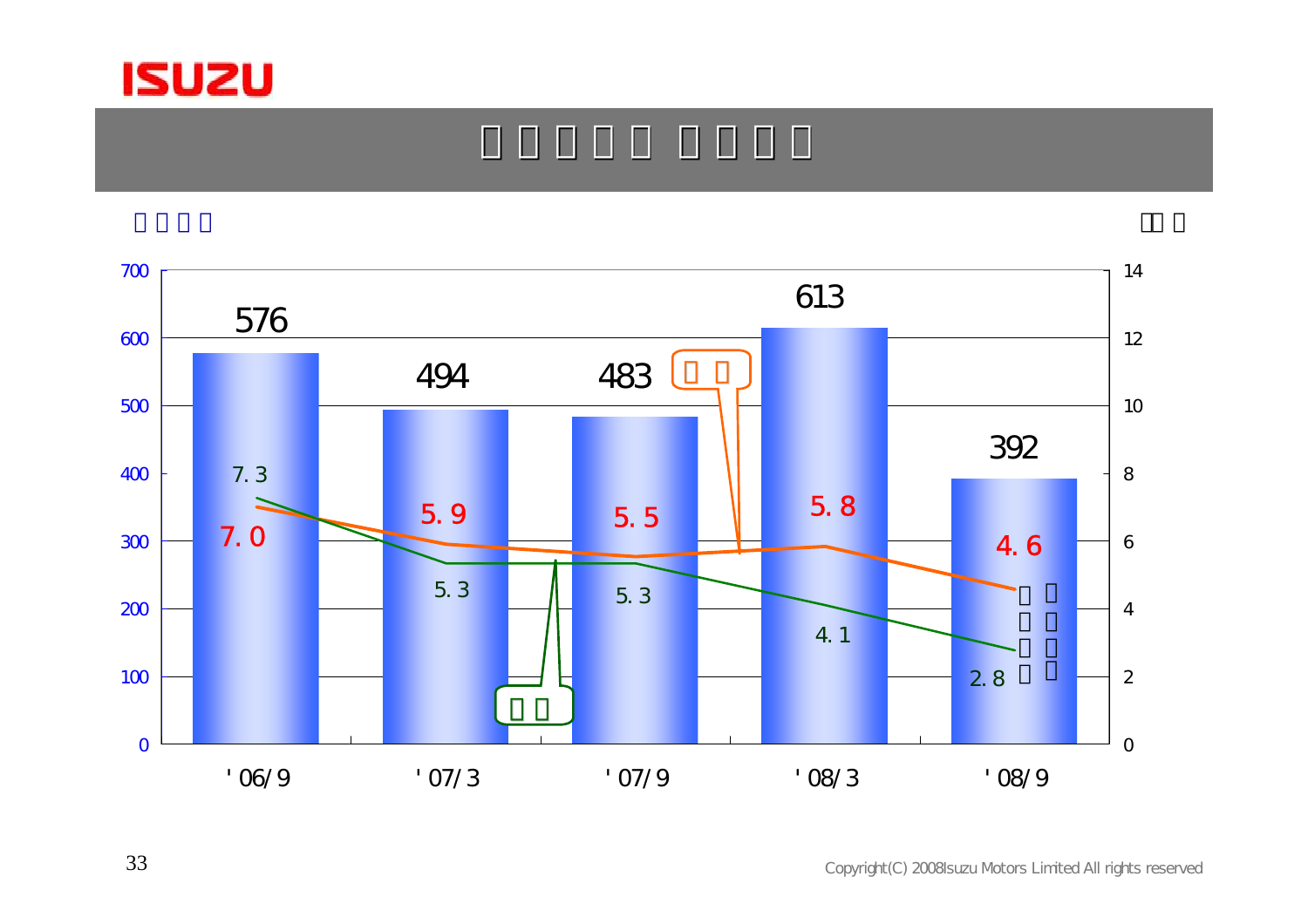

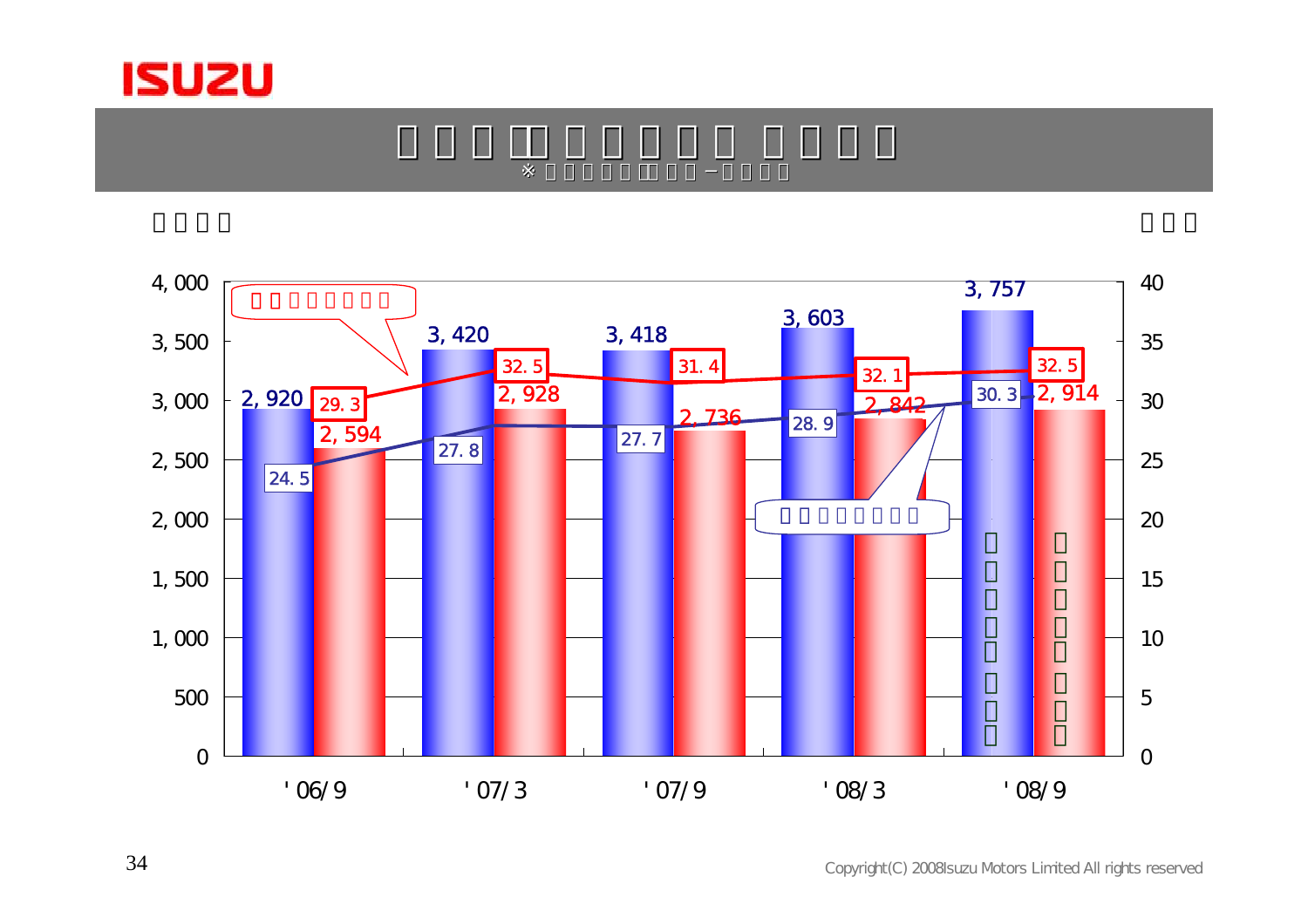



-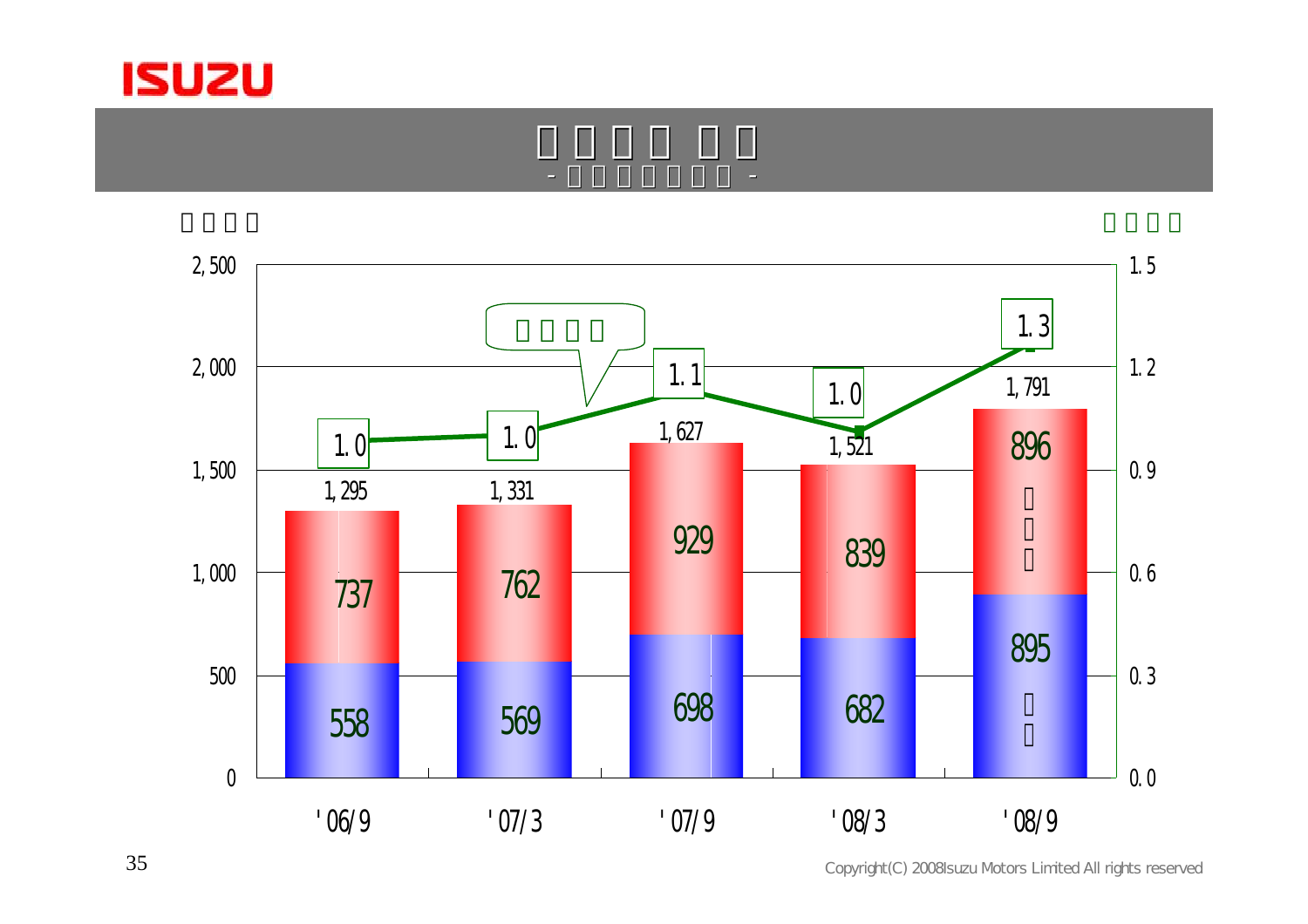



)